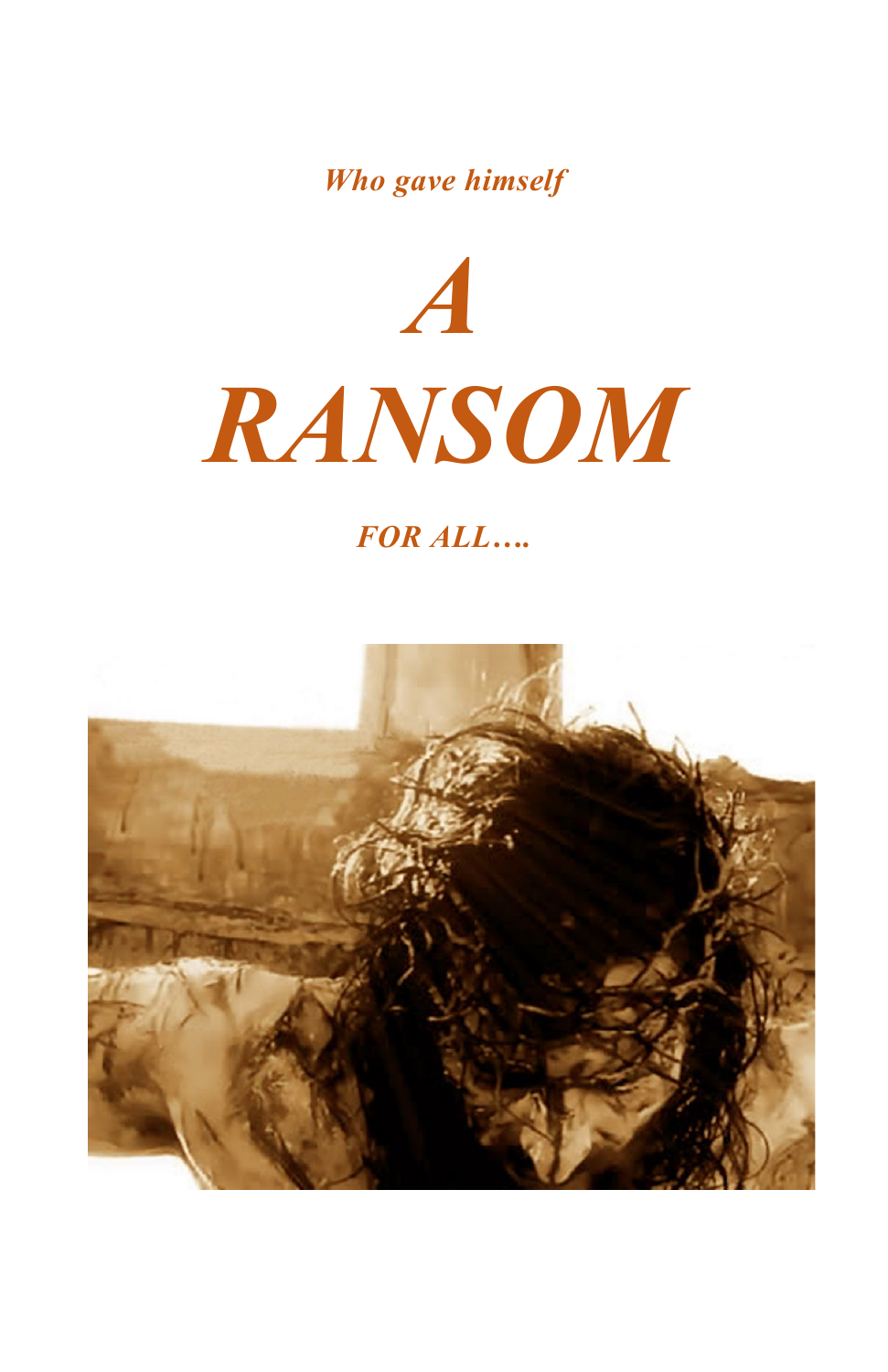#### **Contents:**

What Is The "Ransom"?

How Does The Old Testament Show The "Ransom"?

Who Needs To Be "Ransomed"?

Can Anyone Be The "Ransom"?

What Does The "Ransom" Accomplish?

When Will This Occur?

Who Paid The "Ransom" Price?

What Requirements Had To Be Met For Jesus To Die For Everyone?

Close Your Eyes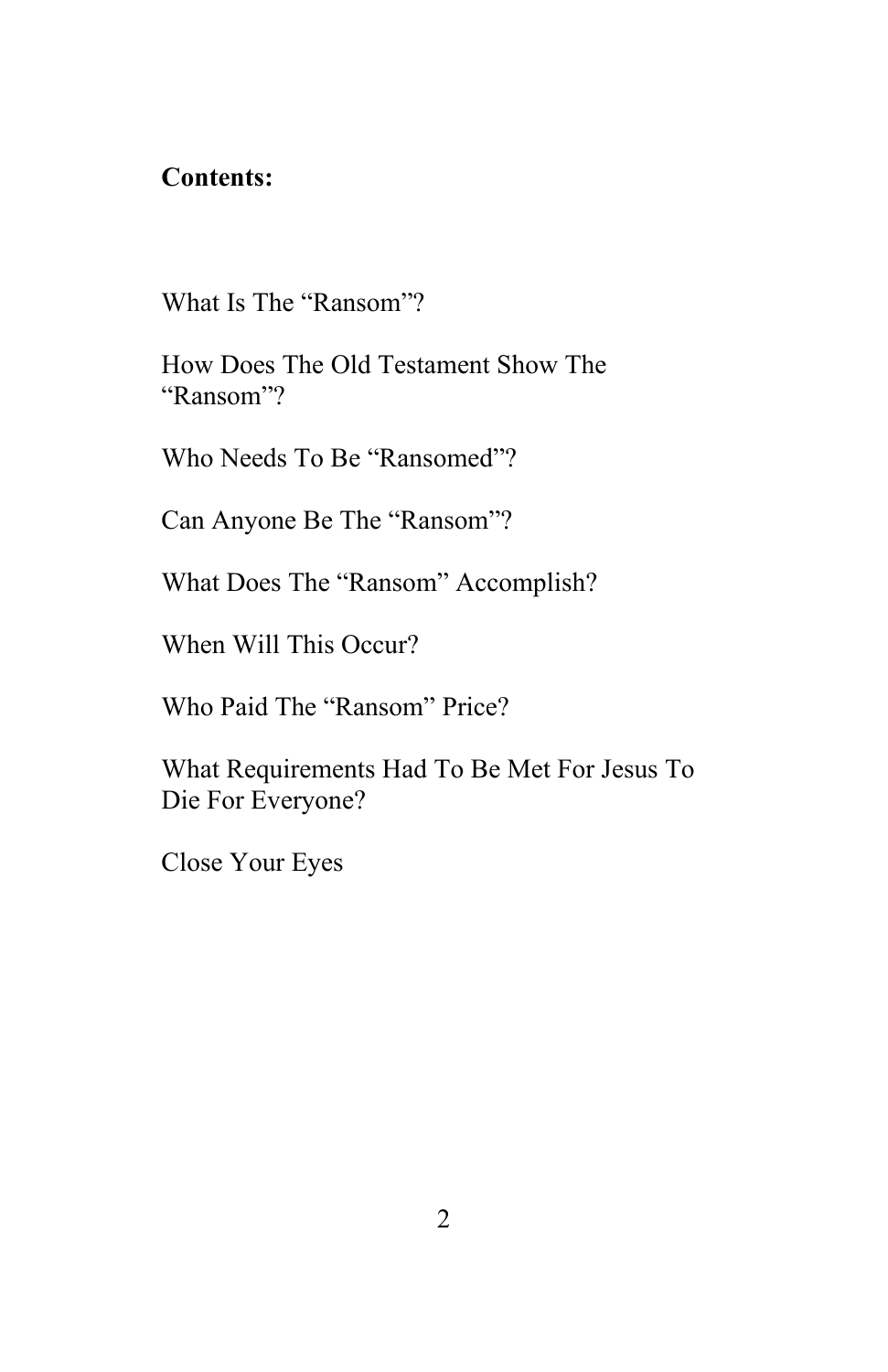It is estimated that about one hundred and one hundred forty-three billions of human beings have lived on the earth in the six thousand years since Adam's creation. Of these, the very broadest estimate that could be made with reason would be that less than one billion were saints of God. This broad estimate would leave the immense aggregate of one hundred and forty-two billions (142,000,000,000) who went down into death without faith and hope in the *only name* given under heaven or among men whereby we must be saved. Indeed, the vast majority of these never knew or heard of Jesus and could not believe in him of whom they had not heard.

What, we ask, has become of this vast multitude, of which figures give a wholly inadequate idea? What is, and is to be, their condition? Did God make no provision for these, whose condition and circumstances He must have foreseen? Or did He, from the foundation of the world, make a wretched and merciless provision for their hopeless, eternal torment, as many of his children claim? Or has He yet in store for them, in the heights and depths and lengths and breadths of His plan, an opportunity for all to come to the knowledge of that *only name*, and, by becoming obedient to the conditions, to enjoy everlasting life?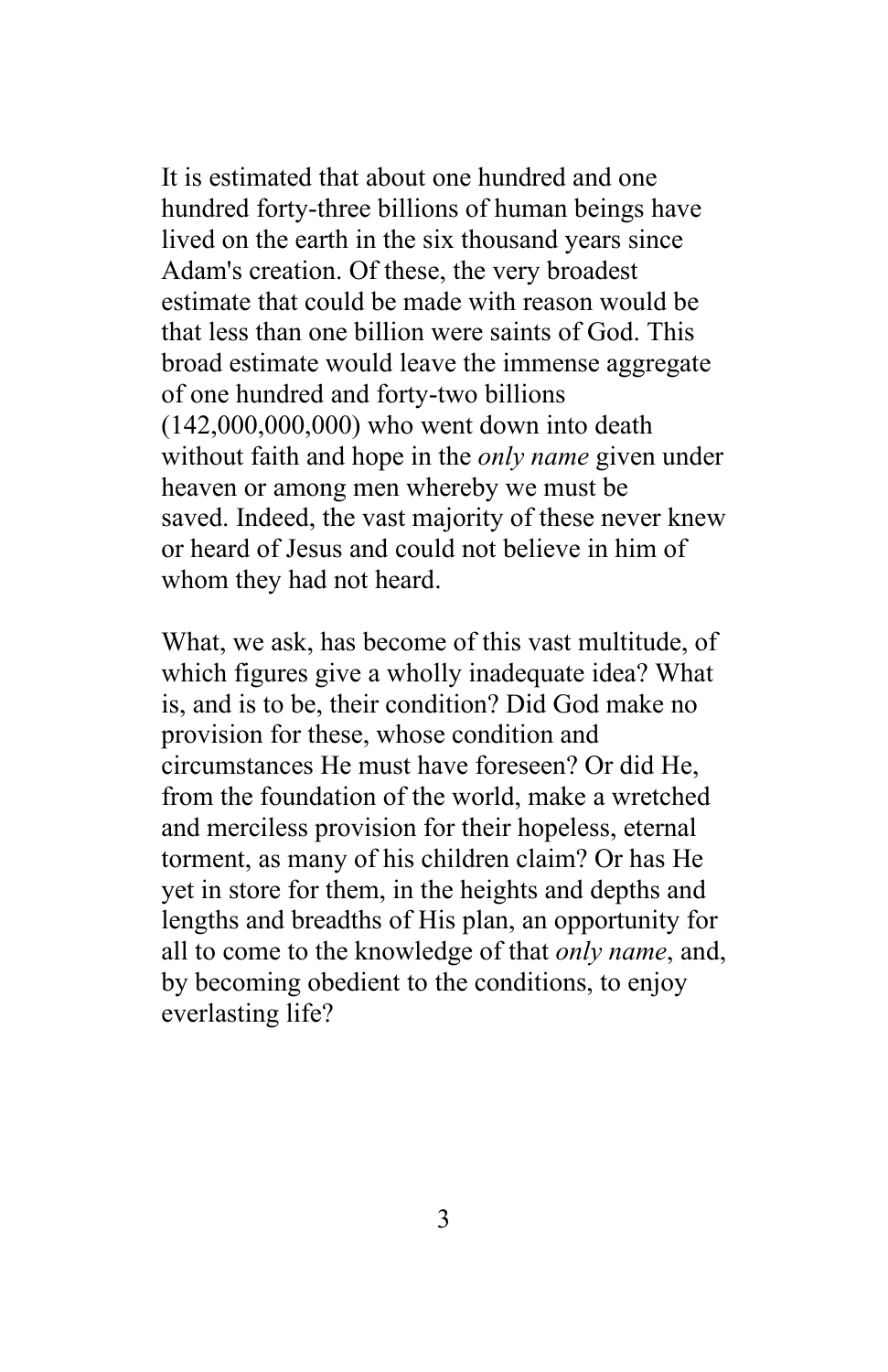To these questions, which every thinking Christian asks himself, and yearns to see answered truthfully, and in harmony with the character of God, comes a variety of answers.

## What Is The "Ransom"?

We read in 1 Timothy 2:5, 6: "The man Christ" Jesus; who gave himself a ransom for all, to be testified in due time."

What is the "RANSOM"? The Greek word for "Ransom" is *antilutron* – defined in Young's concordance as "a corresponding price." The Scriptures clearly teach that Jesus died as a perfect man, providing a "corresponding price" for Adam. He died a substitute for, or in place of, Adam. All who are in Adam, therefore, "Ransomed", released from the condemnation of death. It stands to reason that because Adam forfeited everlasting life (through disobedience), then Christ's "Ransom" sacrifice can only restore to Adam and all men what he lost before he sinned. Adam was promised eternal life as a flesh-and-blood human on earth if he obeyed God, but failing in this, he died. Christ's "Ransom" sacrifice can only bring Adam, and all in him, another opportunity to attain everlasting life as humans.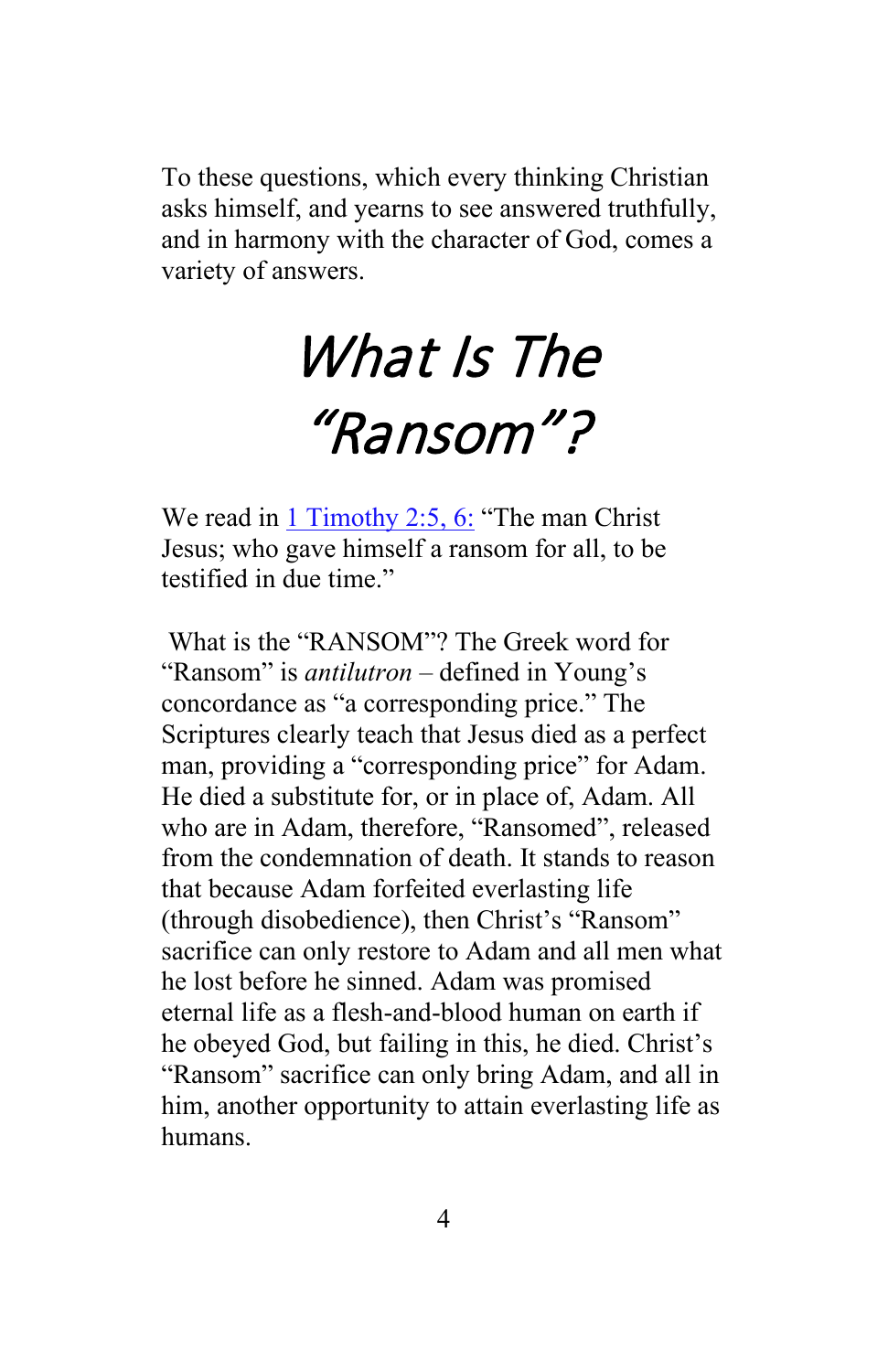Mankind, who had been expelled from Eden, will return to an Edenic Paradise on earth (Acts 3:20). We have all that is required-the perfect man Christ Jesus as our Savior and tremendous results from two phases of salvation-the Church now, and the world of mankind in Christ's kingdom here on earth. Therefore, all men will have benefited from Christ's sacrifice. That is as it should be.

# How Does The Old Testament Show The "Ransom"?

Abraham has been styled the "Father of the Faithful." His entire life history, as sketched in the Bible, was a life of faith, a life of trust in God, reliance upon the Divine promises. But the final test was terribly severe and marked the tested one as very high, according to any and every standard— Divine and human. Evidently Abraham's faith grew stronger and stronger as the years of his acquaintance with God multiplied. Only a person very intimately acquainted with the Almighty, very sympathetic and trustful, could possibly have endured such a test.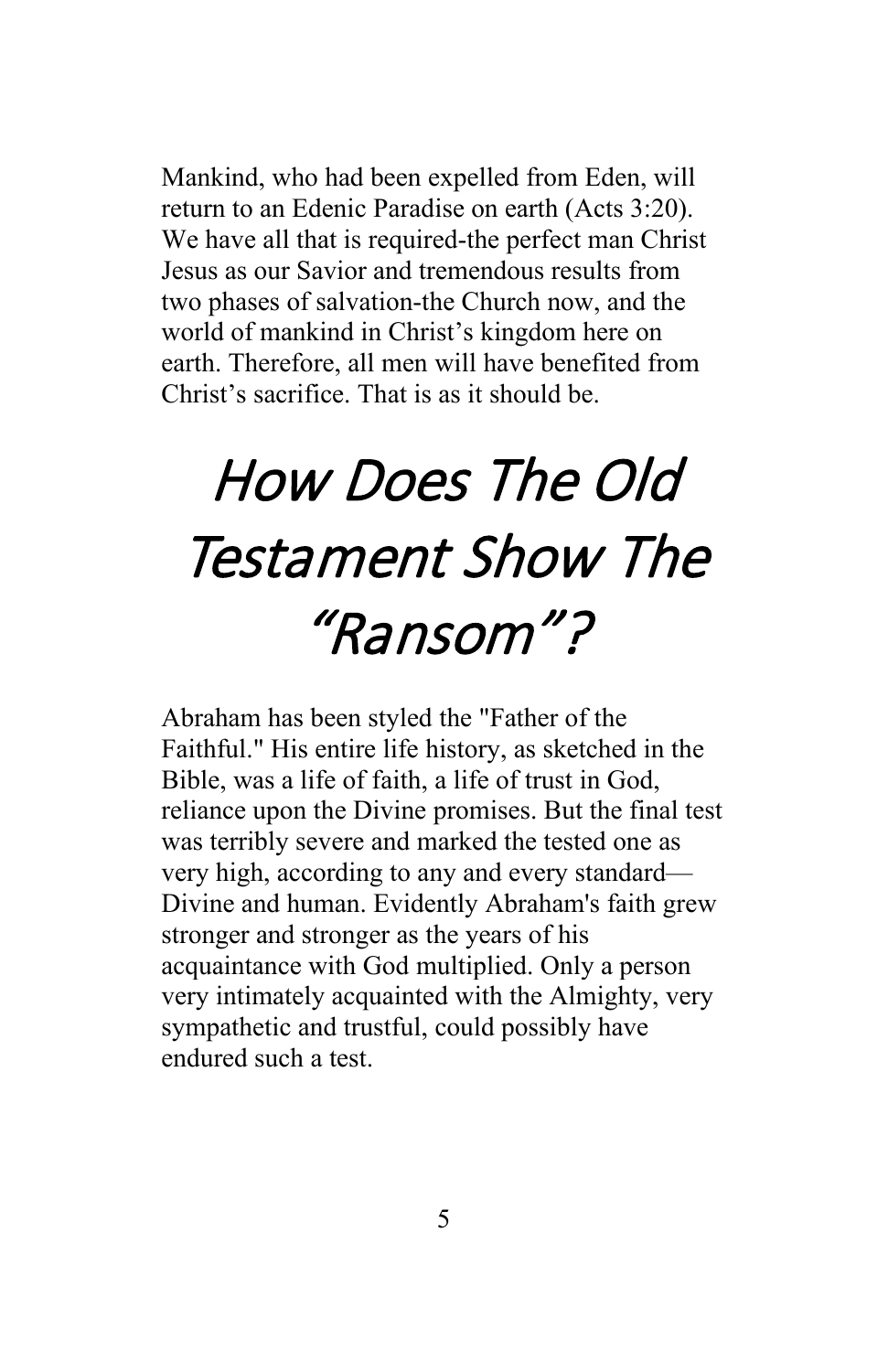This test came through the Divine command that Abraham should take his son, his only son (Isaac) in whom was centered the promises and should offer him (Isaac—who was at least 20 years old or more at the time) a sacrifice to God on Mount Moriah. To appreciate the situation, we must remember that Abraham at this time was at least 125 years old, and that Isaac (not Ishmael) was the son whom the Lord had indicated would be the channel for all the blessings promised. –Genesis 21:1,2

To one of Abraham's character, the Divine command meant prompt obedience. Without delay he started. "Whatsoever He saith unto you, do it." Forthwith he made ready for the journey, accompanied part of the way by his servants. Then leaving them, Abraham and Isaac journeyed to the top of Mt. Moriah, which long centuries afterward, in the time of Solomon, was the site of the Temple. The very rock upon which Isaac is supposed to have been bound, became the very location for the Brazen Altar.

Abraham, accompanied by his loyal son, the heir of the promises, and well acquainted with them, came to this spot. There the wood was placed; and then the father, with faltering lips, but determined heart, told his son of the Divine command. There he offered up his son, even though the knife did not strike the fatal blow. The offering was complete in the sight of Heaven, and the hand was stayed opportunely and, as the Apostle explains, "Abraham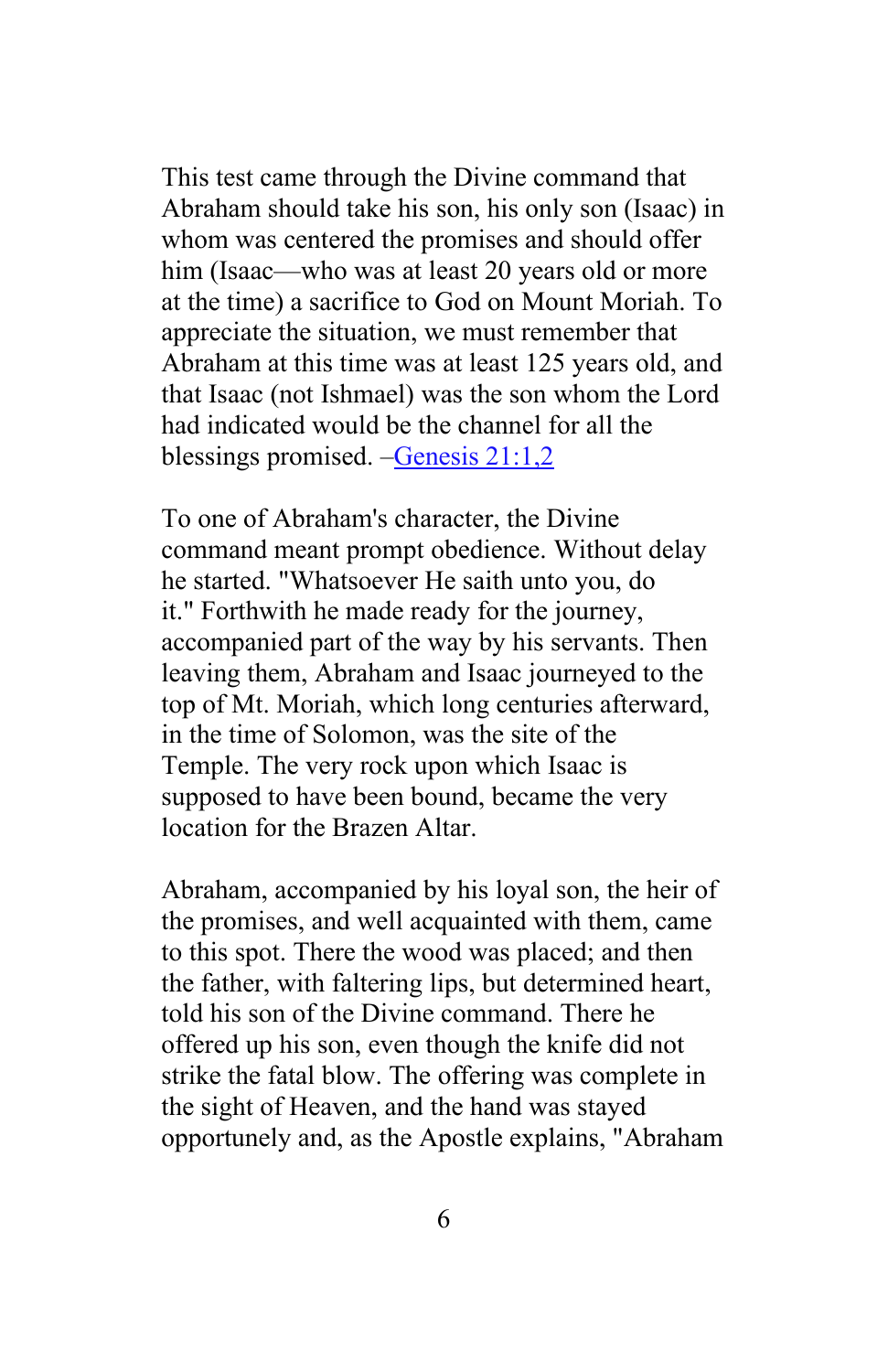received his son from the dead, in a figure."— *[Hebrews 11:19](http://www.htdb.one/KJVBible/htdb0058.htm#Heb11:19)*

#### **THE ANTITYPE (SOMETHING REPRESENTED BY A SYMBOL) OF ALL THIS**

Through previous studies, we have seen that Abraham serves as a type of the Almighty, and that Isaac serves as a type of The Christ—Head and Body. Here then we have the antitype. The Heavenly Father freely offered up His beloved Son on our behalf, for the sins of the whole world. "God sent not His Son into the world to condemn the world, but that the world through Him might be saved." "God gave His only Begotten Son, that whosoever believeth on him might not perish, but have everlasting life"—that in him all the families of the earth might be blessed.

God's great sacrifice of His Son did not mean His eternal death—His destruction. It meant merely that Christ should die to earthly interests, hopes, aims and ambitions, but should be begotten by the Holy Spirit to new hopes, to new aims, to new ambitions and to new conditions—beyond the veil.

So, God left not His Son in death when He freely offered Him up for us all, nor did He leave him in the human condition of sacrifice. He raised our Lord from the dead, on the third day, to the glory that he had with the Father before the world was yes, with and to an added glory, "far above angels,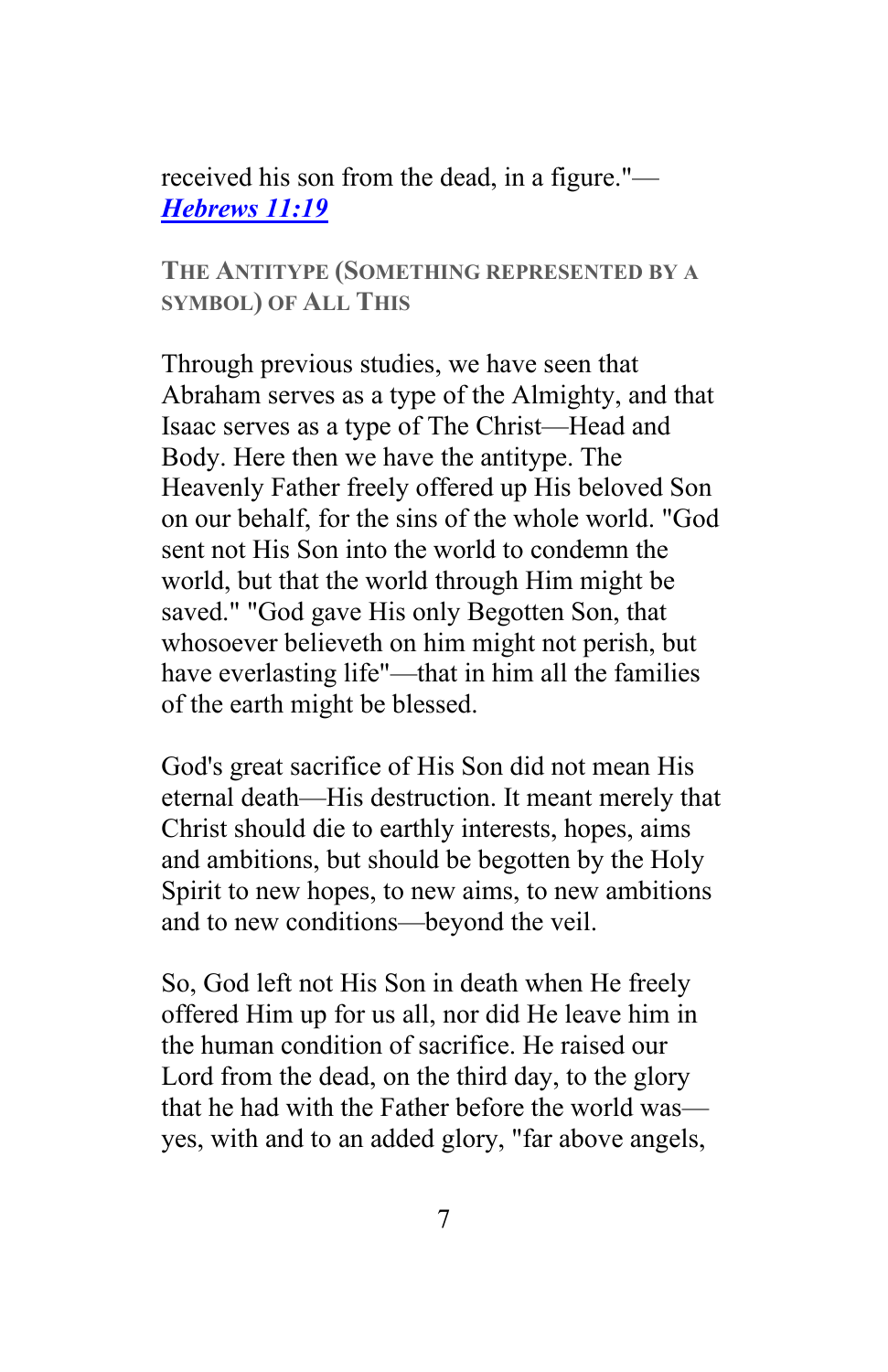principalities and powers and every name. (Ephesians 1:21)" Here we have the antitype of Abraham's offering up Isaac.

**THE RAM IN THE THICKET**

When God through the angel stayed the hand of Abraham from accomplishing the sacrifice of his son's life, a ram caught in the thicket was provided as a sacrifice instead. Thus a ram in sacrifice became a symbol of the Seed of Abraham, and an indication of a part of the process by which reconciliation of Divine Justice will be made on behalf of all the families of the earth.

We are to remember that this same thought was kept up in God's subsequent dealings with Israel. The Passover Lamb was slain, is typically, "the Lamb of God which taketh away the sin of the world."

Amongst the many lessons which Christians may learn from the testing of Abraham's faith are these:

The necessity for the death of the One through whom the blessing will eventually come to all mankind. If Jesus had not died for our sins, there would have been no remission of them. Hence there would have been no resurrection from the dead, and in that event death would have been more than a sleep. It would have meant extinction.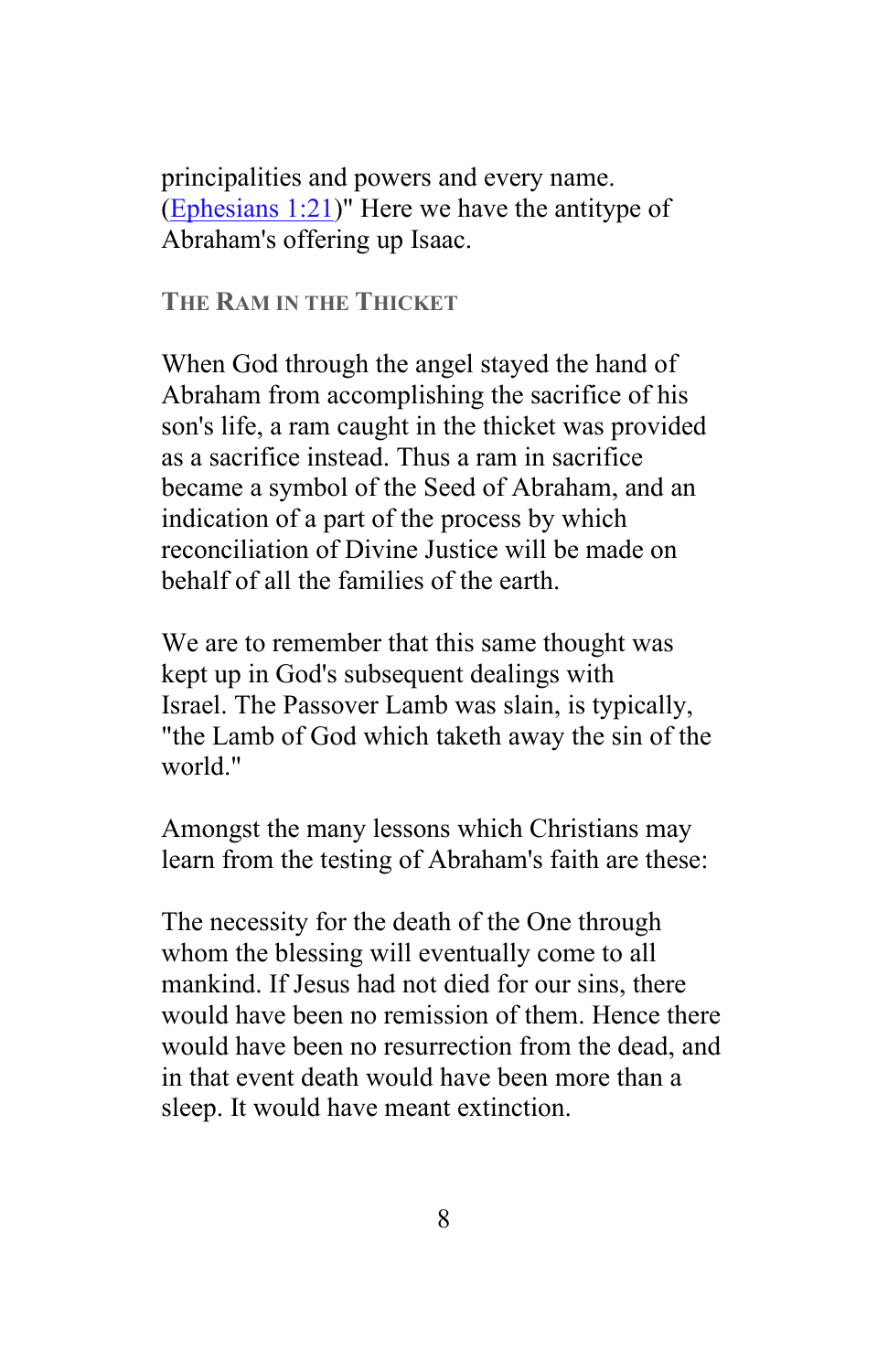Let us be sure that if Jesus had not faithfully fulfilled His part of the agreement and laid down His life, neither would He have shared in the grand consummation and exaltation to the Divine nature. St. Paul declares this, saying that He was faithful unto death, "even the death of the cross, wherefore [on this account] God also hath highly exalted Him."—*[Philippians 2:8,9](http://www.htdb.one/KJVBible/htdb0050.htm#Phil2:8)*

#### **MOSES WROTE OF CHRIST**

"For had ye believed Moses ye would have believed me; for he wrote of me."—*[John 5:46](http://www.htdb.one/KJVBible/htdb0043.htm#John5:46)*

Moses wrote of the RANSOM in every sin-offering offered, the life of the beast which typified the man Christ Jesus being given as a propitiation [satisfaction] for the sins of the people whose sins it bore, and to make atonement for which its blood was shed.

Moses wrote of the RANSOM when he told of how God clothed the guilty pair (Adam and Eve) expelled naked from Eden, with coats of skins to cover their nakedness instead of their own scanty fig-leaf covering. Therein Moses told of the uselessness of man's effort to cover himself with garments of righteousness and of the fact that God would provide a covering, but at the cost of the LIFE OF ANOTHER.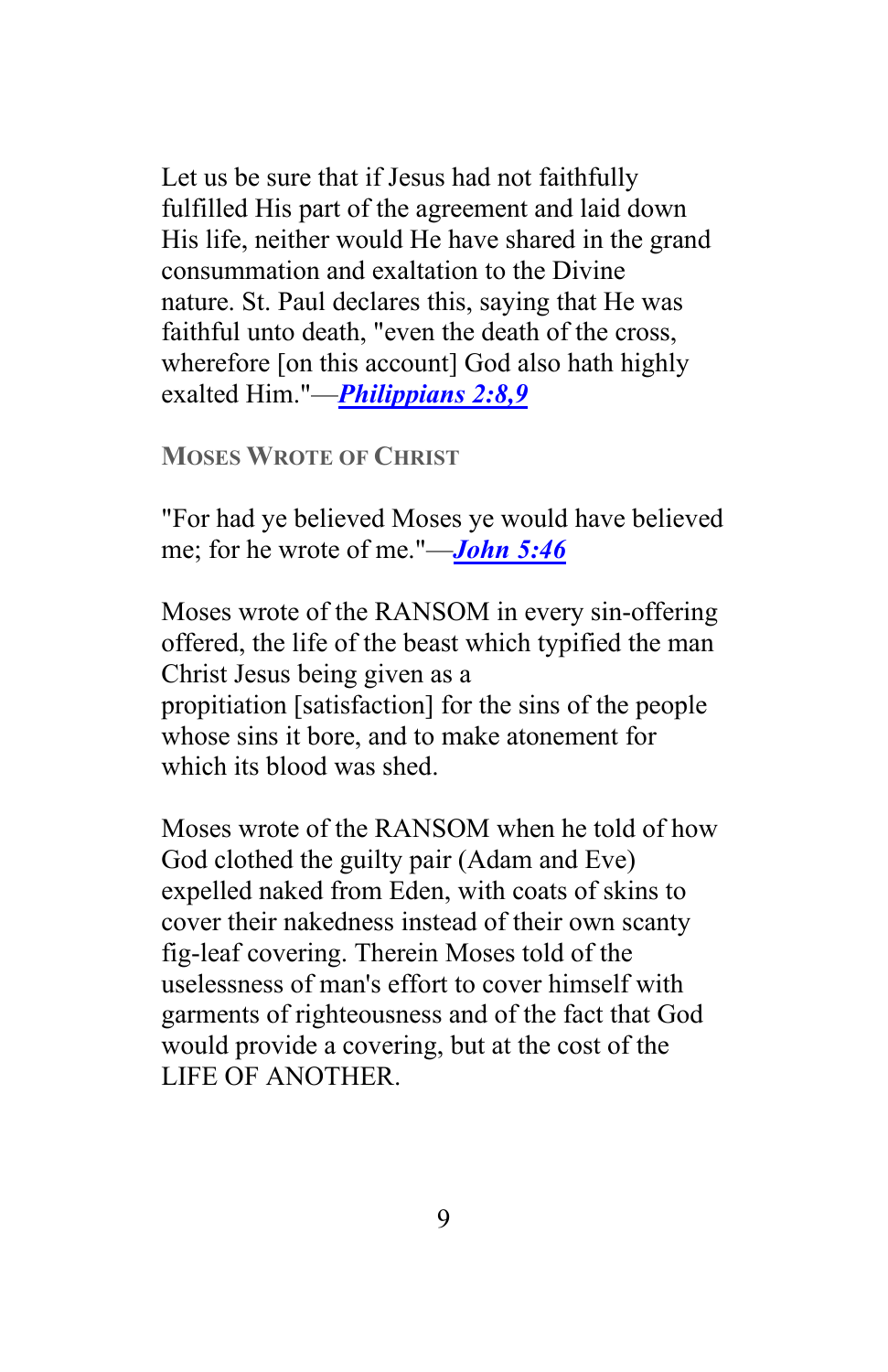## Who Needs To Be "Ransomed"?

Adam needed to be ransomed and all his prodigybecause in Adam all men die (*1Corinthians 15:22*)—Adam is the one "head" of the human race and all mankind was brought under death by Adam. The second Adam, Jesus Christ (by man) is the other head of the human race, Jesus brings resurrection to all that are under his headship.

There is a vast difference between Adam's sin and Jehovah gracious gift. For the sin of this one man, "Adam" brought death to all, he allowed death to reign in us; Even greater was the wonderful grace and gift of Jehovah's forgiveness to many through our lord and savior Jesus Christ—the man.

The result of God's gracious gift is very different from the result of that one man's sin. For Adam's sin led to condemnation, but God's free gift leads to our being made right with Him, even though we are guilty of many sins. For the sin of the one man "Adam" caused death to rule many, The Lord God gave us His wonderful grace and His gift of righteousness, for all who receive it will live in triumph over sin and death through this one man "Jesus Christ". *Romans 5:15-17*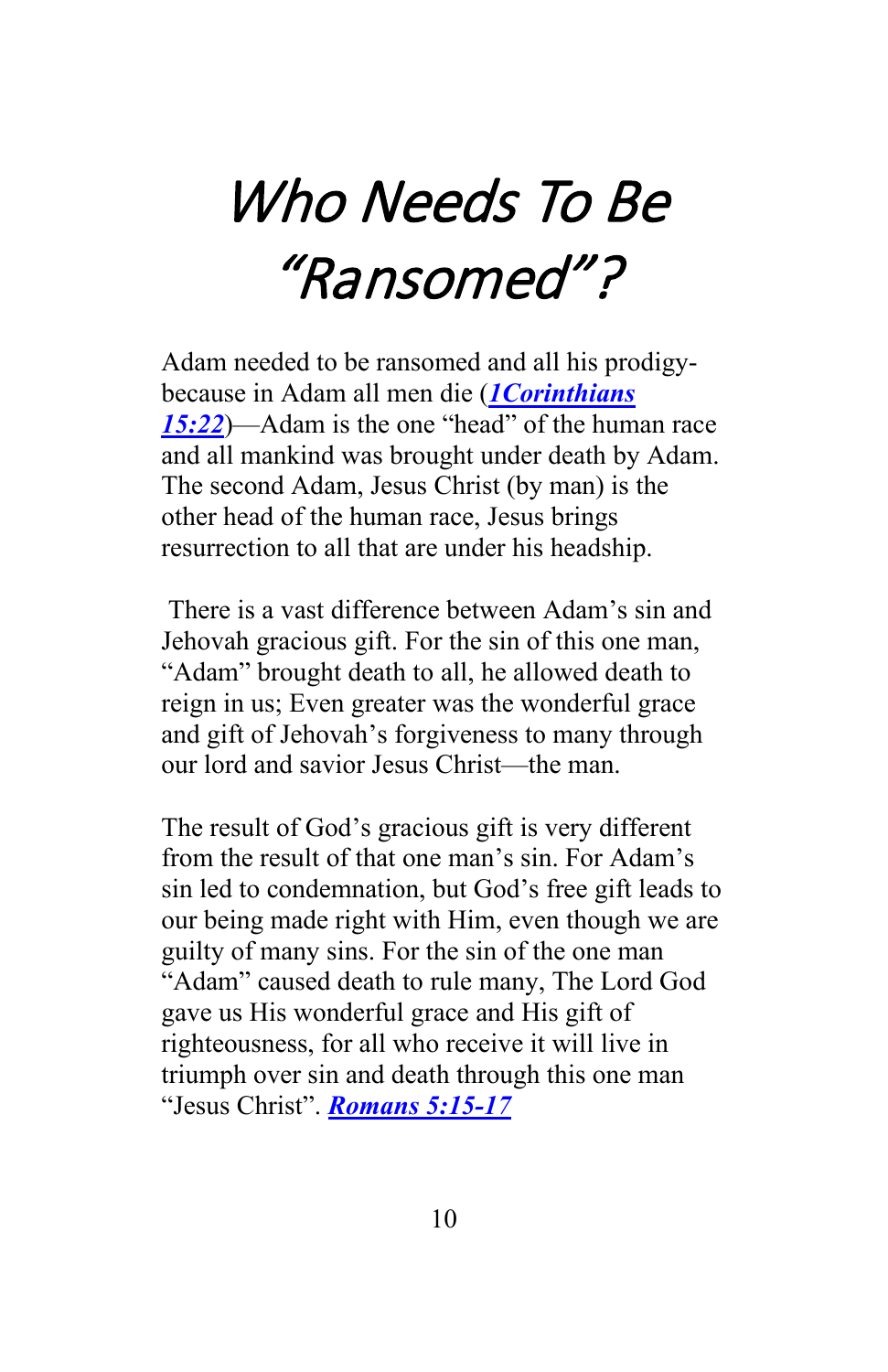## Can Anyone be the "Ransom"?

The short answer would be No! One man's estate cannot be the ransom for another, not even if one were a king and gave all his goods, the price is too high. God does not value money, goods or any material things, it is of no account to Him.

The Lord can take both the life of our brother and their estate without any difficulty if He pleases; this He could do without any wrong to us or Himself. Therefore, one cannot ransom for another. We can't bribe death nor bargain with Him, we will die and turn to dust without any discharge from it. Silly would be the word to use if we believe our wealth can stop the sentence of death for our dearest ones even ourselves. Psalm 49:7,8

The redemption of the soul is precious—That is life when it is going can't be arrested nor when it is gone can be recalled by any human art, or worldly price. We can look to the Messiah (Redeemer) for eternal redemption. Everlasting life is a jewel of great value that cannot be purchased by the wealth of this world. We are not redeemed with corruptible things (1Peter 1:18-19) but being once bought it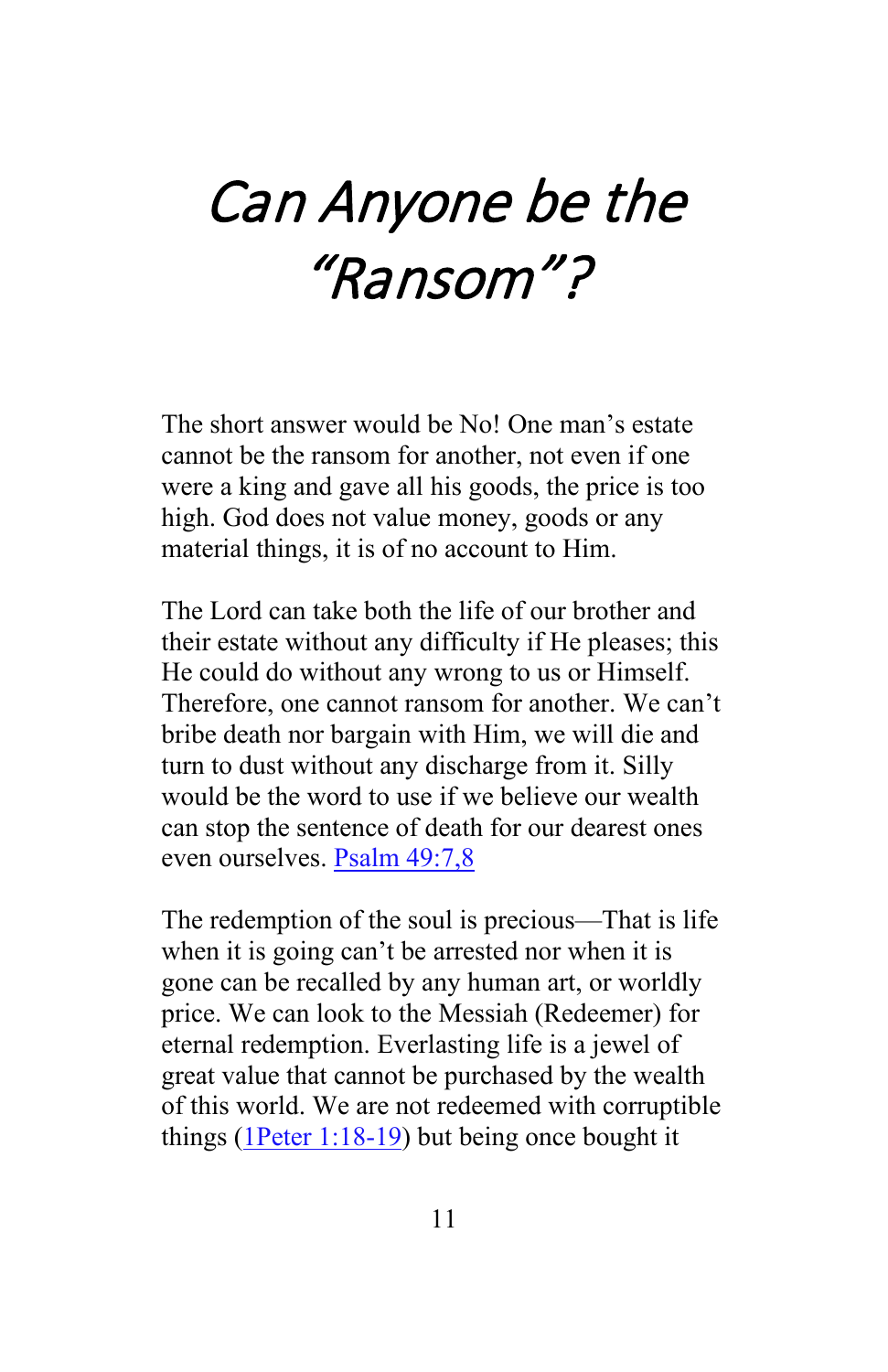shall cease forever, it shall never need to be repeated Hebrews 9:25-26. The redeemer shall live forever and he shall not see corruption-Revelation 1:18-Christ did for us what No brother, Friend or one with the best of estate or interest nor all the riches of the world could do; Because of that may he be dearer to us than any worldly thing or person.

## What Does the "Ransom" Accomplish?

John 3:16-17 "For God so loved the world, that he gave his only begotten Son, that whosoever believeth in him should not perish, but have everlasting life. For God sent not his Son into the world to condemn the world; but that the world through him might be saved."

The Apostle Paul informs us that Jesus has been absent from earth—in the heaven—during all the intervening time from his ascension to the beginning of the Times of Restitution, or the Millennial age—"whom the heaven must retain until the times of restitution of all things," etc. (Acts 3:21) Since the Scriptures thus teach that the object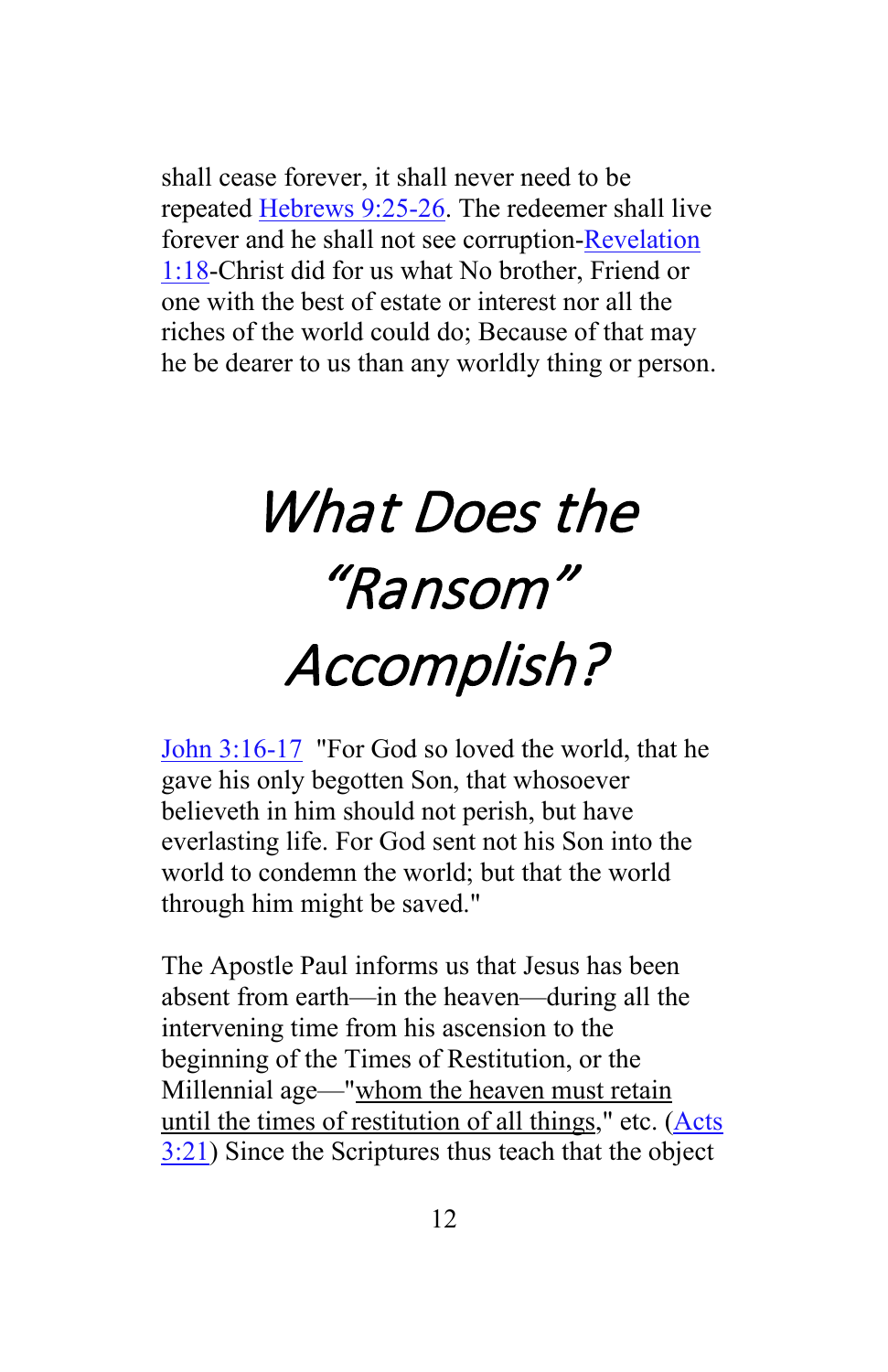of our Lord's second advent is the restitution of all things, and that at the time of his appearing the nations are so far from being converted as to be angry (Revelation 11:18) and in opposition".

The conversion of the world in the present age was never expected of the Church, but that her mission has been to preach the Gospel in all the world for a witness, and to prepare herself under divine direction for her great future work. God has not yet by any means exhausted his power for the world's conversion. He has not yet even attempted the world's conversion. This may seem a strange statement to some but let such reflect that if God has attempted such a work he has signally failed.

But a restoration is promised in due time which will bring mankind to a full resurrection from the dead: Mankind "will come forth, "every man in his own order." [\(I Corinthians](http://www.htdbv8.com/KJVBible/htdb0046.htm#1Cor15:23) 15:23) Their awakening will merely bring them forth from the tomb in the condition in which they entered it; for in the grave, "there is no work, nor device, nor knowledge, nor wisdom." [\(Ecclesiastes](http://www.htdbv8.com/KJVBible/htdb0021.htm#Eccl9:10) 9:10) This awakening is not the resurrection, but merely the preliminary step toward it. The Greek word rendered "resurrection" is anastasis and means literally "a standing up again." Adam fell, and ever since "the whole world lieth in wickedness"—literally, "in the wicked one." ( $lJohn 5:19$ ) The standing up again is,</u> therefore, a return to the perfection lost in Eden; for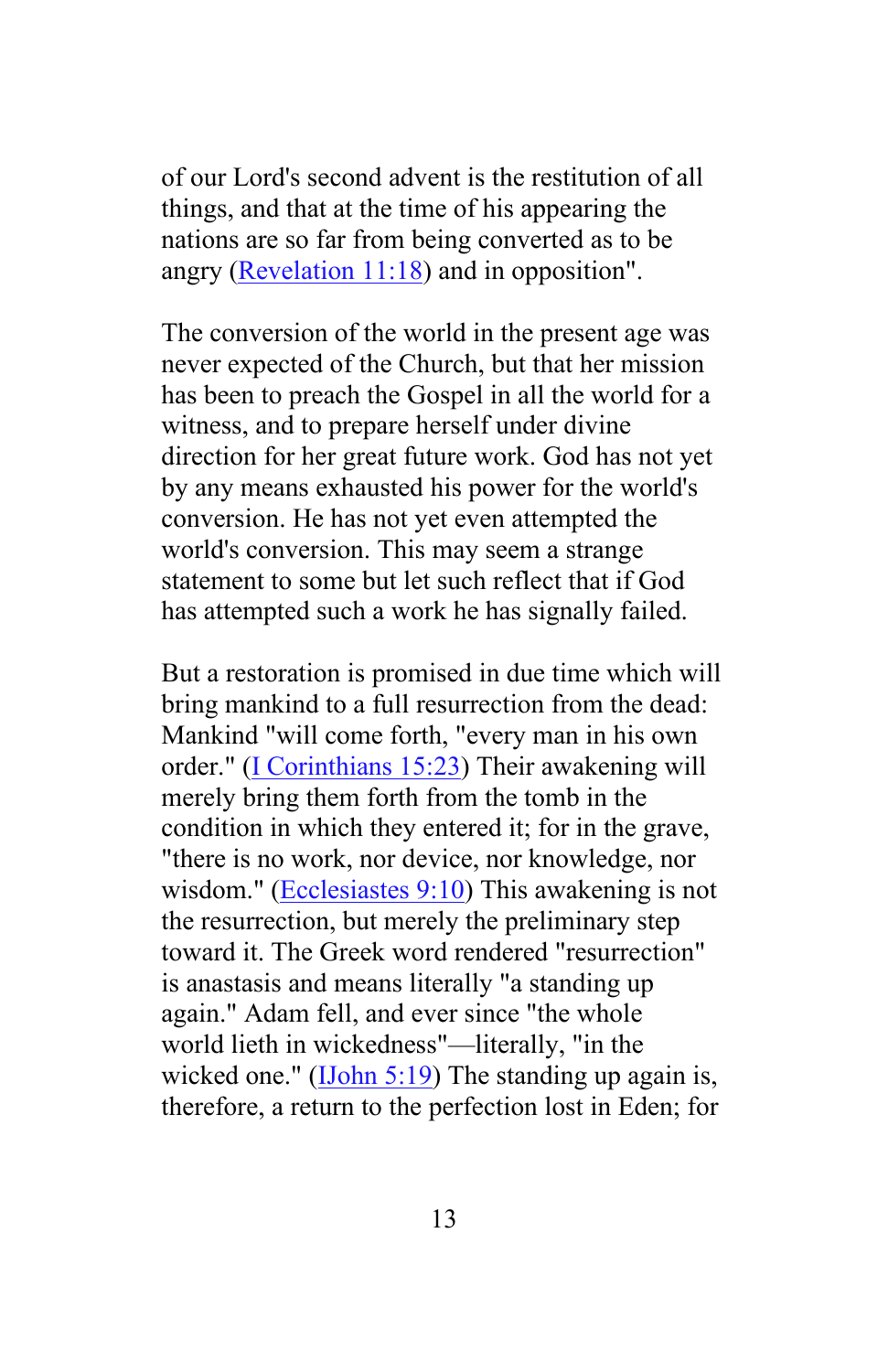the world of mankind the resurrection is the Restitution.[—Acts 3:19-21](http://www.htdbv8.com/KJVBible/htdb0044.htm#Acts3:19)

During the thousand years of Messiah's reign, the resurrection of the world will be in progress. The work will not be done by the Father directly, but will be committed to the Lord Jesus [\(John 5:28,29\)](http://www.htdbv8.com/KJVBible/htdb0043.htm#John5:28), and will require the whole thousand years for its completion. At the end of that Millennial reign the world of mankind will be perfect, as was Adam in his creation. All God's work is perfect.— [Deuteronomy](http://www.htdbv8.com/KJVBible/htdb0005.htm#Deut32:4) 32:4; [Genesis 1:31](http://www.htdbv8.com/KJVBible/htdb0001.htm#Gen1:31)

# Who Paid The "Ransom" Price?

To explore this question, we need to look at several key scriptures since there are several inspired writers in the Bible who point to or identify the one person who fully satisfied the requirements of the "Ransom" sacrifice.

Let us first look at John 3:16-17 –For God so loved the world, that he gave His only begotten Son, that whosoever believeth in him should not perish, but have everlasting life. For God sent not his Son into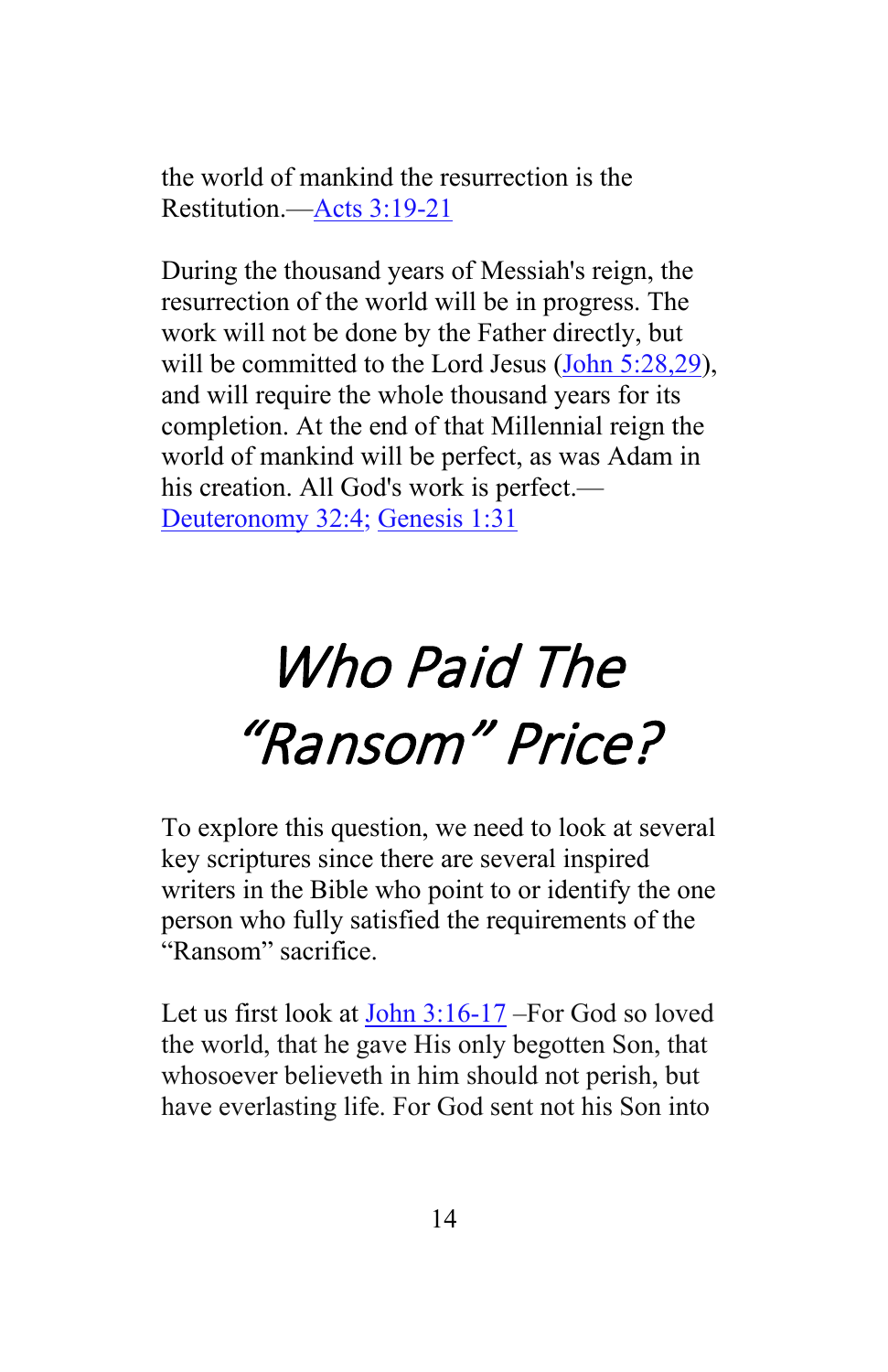the world to condemn the world; but that the world through him might be saved.

This scripture unpacks the wisdom of God's love. Understanding that because none born as Adam's offspring (born under sin) could redeem (buy back) his fellow man (Psalm 49:7 - None of them can by any means redeem his brother, nor give to God a ransom for him) for it would require a perfect man to redeem a "perfect" man "Adam" from the penalty of his transgression which was "death".

It further identifies the source of this redemption as His son known to us as "Christ Jesus".

The next scripture we will explore is 1Timothy 2:5-For there is one God, and one mediator between God and men, the man Christ Jesus;  $1$  John  $2:1-2-$ My little children, these things write I unto you, that ye sin not. And if any man sin, we have an advocate with the Father, Jesus Christ the righteous: And he is the propitiation for our sins; and Matthew 20:28 - Even as the Son of man came not to be ministered unto, but to minister, and to give his life a ransom for many.

Again, pointing to Christ Jesus as the "ransom" sacrifice.

The sole purpose of his coming was to provide the necessary, just, payment for the redemption of mankind and the restoration of their life rights.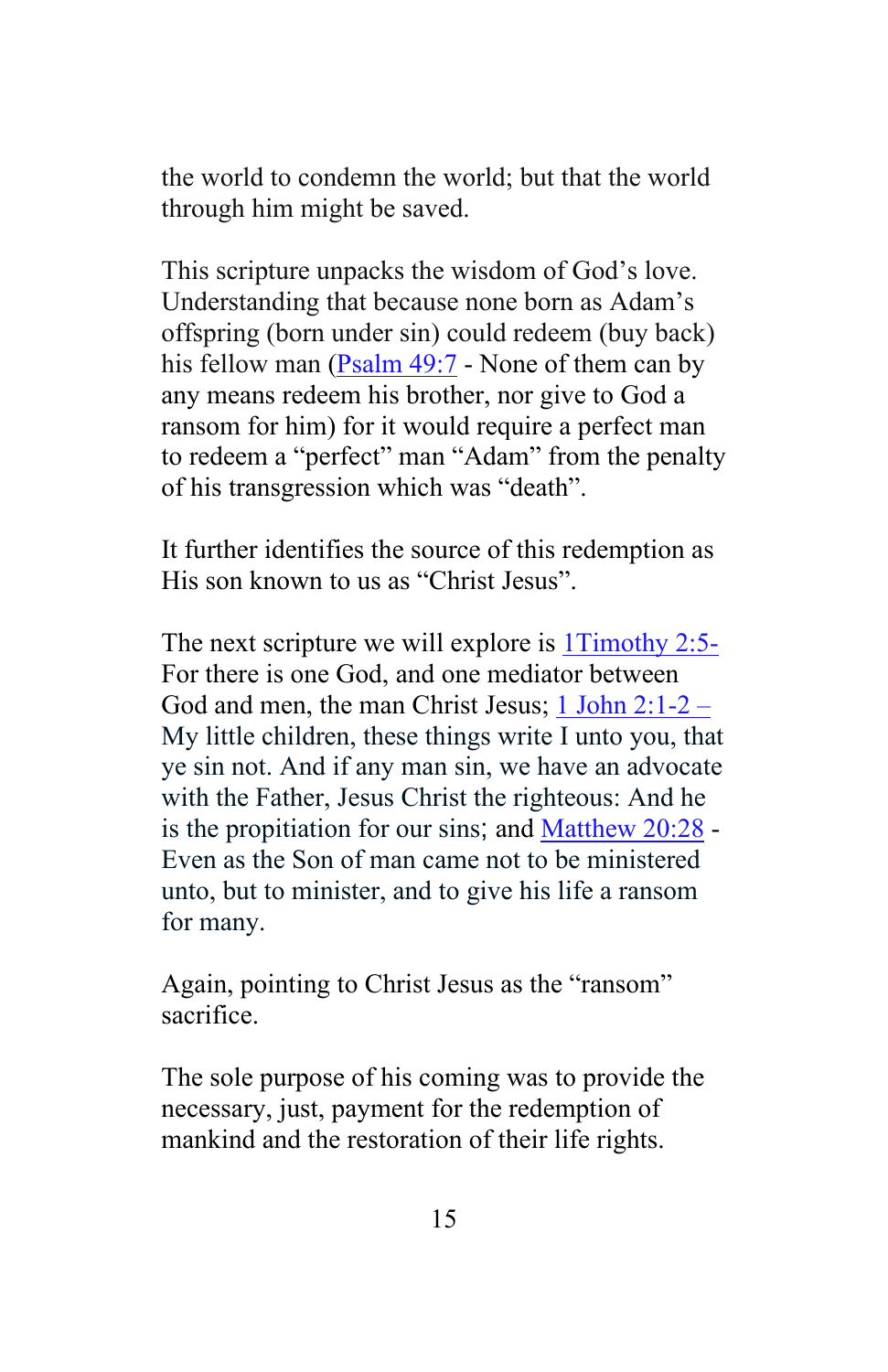The word propitiation used here mentioned in 1 John 2:2 is speaking of atonement (at-one-ment) which in and of is self is the Ransom price paid to make whole the relationship between all parties (Adam and his offspring being reconciled to God).

# What Requirements had to be met for Jesus to die to for Everyone?

"A ransom for all"  $(1$  Timothy 2:5, 6).

If you're like a lot of people, you have a hard time meditating on the suffering and death of Jesus. It can be difficult to understand how one man's suffering and death over two thousand years ago could save and transform lives.

However, Jesus' suffering and death must be impressed upon our hearts if we are to fully understand the liberation it means for us. Jesus' death was necessary. Why? Here are some things to consider.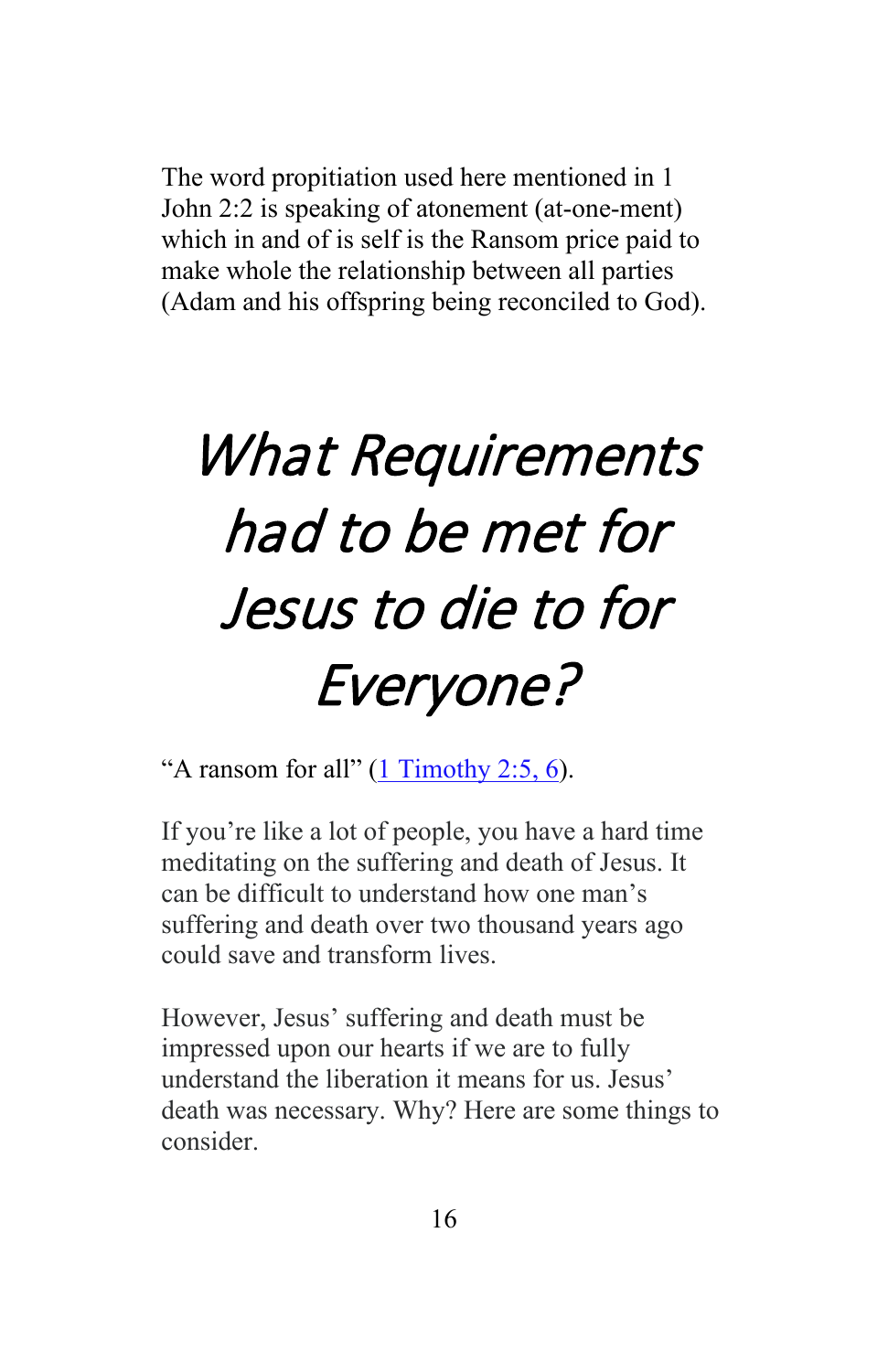(1) Jesus' death was necessary to satisfy justice

From the very beginning, Jesus had to die. For the Israelites death was an everyday experience, because it was necessary. The regular sacrifice of animals at the temple was required to make atonement for sin, a constant reminder of what their sin deserved [\(Exodus](https://biblia.com/bible/esv/Exod.%2029.36) 29:36). However, Israel's animal sacrifices never really took sin away. They could only represent what was needed, the death of a man for a man's (Adam's and his offspring) disobedience. Not just any man but a perfect man's life (Jesus) for a perfect man's life (Adam).

Not human and divine but a perfect fully human being (Jesus). For God cannot die and would never give the pretense that He can or would. So, it would require one in full accord with God's arrangement (not one born under Adamic sin) to meet the requirement.

God Himself provided His own Son as the sacrifice that would finally satisfy God's wrath and justice for sin. As Abraham approached the altar to sacrifice his own son, he prophetically spoke of God's provision in Christ:

And Isaac said to his father Abraham, "My father!" And he said, "Here I am, my son." He said, "Behold, the fire and the wood, but where is the lamb for a burnt offering?" Abraham said, "God will provide for Himself the lamb for a burnt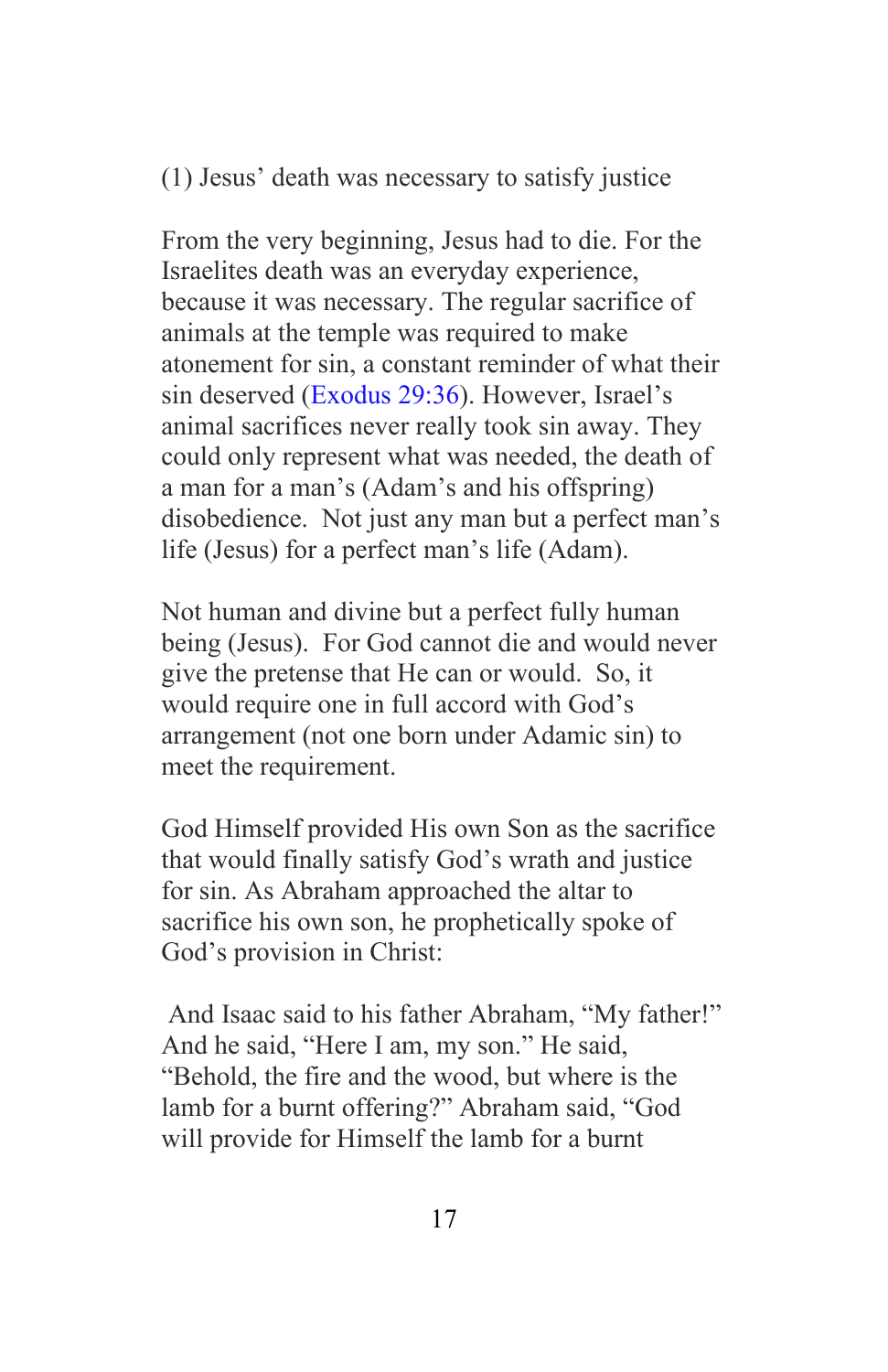offering, my son." So they went both of them together. [\(Genesis](https://biblia.com/bible/esv/Gen.%2022.7%E2%80%938) 22:7–8)

God Himself provided the sacrifice, sacrificing His own Son to satisfy His divine wrath [\(1 Corinthians](https://biblia.com/bible/esv/1%20Cor.%205.7) [5:7;](https://biblia.com/bible/esv/1%20Cor.%205.7) [Romans](https://biblia.com/bible/esv/Rom.%203.25) 3:25). As Christ's blood flowed forth from his head, his hands and feet, and from his side, we are reminded of the flow of blood from the animal's neck that was slit as a sacrifice. ("without shedding of blood, there is no remission [forgiveness]" of sin, Hebrews 9:22).

Christ the savior strode toward the altar where he would offer his own body as the ultimate sacrifice. The altar was then sprinkled with this blood as were the people, thereby bonding God to His people through the blood [\(Exodus](https://biblia.com/bible/esv/Exod.%2024.6%E2%80%938) 24:6–8). By blood the Old Covenant was made and by blood a better covenant will be made [\(Hebrews](https://biblia.com/bible/esv/Heb.%207.27%E2%80%9328) 7:27–28; [9:12\)](https://biblia.com/bible/esv/Heb.%209.12).

(2) Jesus' suffering and death was the ultimate victory

Jesus' suffering and death was not only a sacrifice but a great battle. David, stepping forward as the great representative warrior against Goliath, prefigured Christ's own warrior identity. Christ did battle against the forces of evil when he carried his cross up to Golgotha. The nails driven into his hands and feet demonstrated the clash of Satan's power with the Son of God.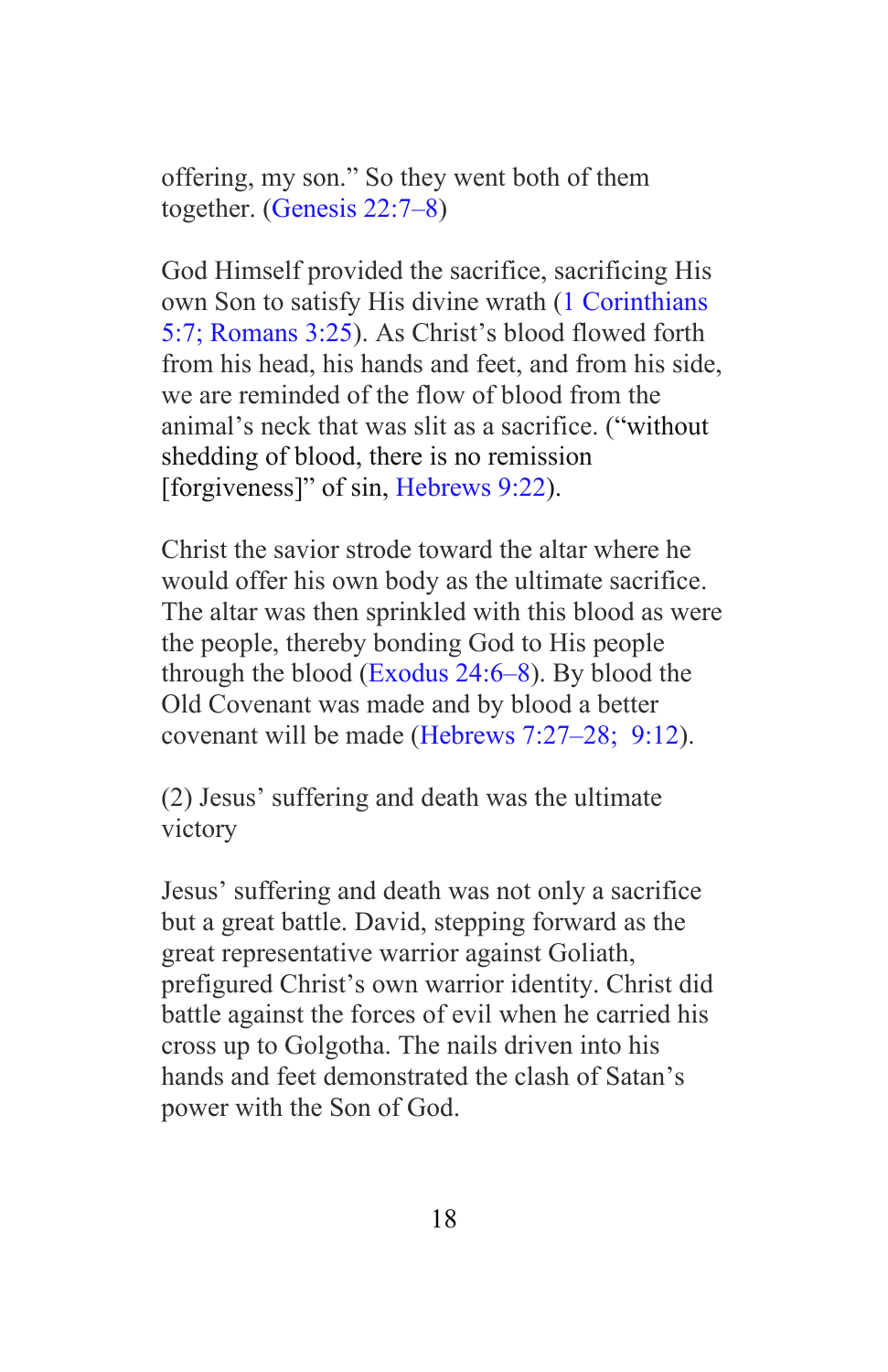As he hung on the tree, Jesus was conquering the invisible enemy of God and indeed of the whole human race. Who could conceive of victory in death? Who could have imagined a great warrior doing battle by submitting himself to the whip of the very people he was fighting to save? This is not only contrary to everything the world defines as victory but is ludicrous to our sinful minds. It is unheard of, nonsensical!

For the disciples, Jesus' death was heart-wrenching and disappointing in the extreme. Surely they thought their lives were over. They were so certain Jesus was the promised Messiah, and yet the great warrior king they were expecting allowed himself to be whipped, to have a crown of thorns jammed into his skull, and to die the worst kind of death.

Wars are not won without fighting; so Jesus, unknown to the disciples, walked the warrior's path and shocked the world. He went willingly, voluntarily shouldering the great burden of the world. Standing as the representative for Adam and his offspring (God's human creation), Christ both lamb and lion, humble servant and great warrior, fought with Satan and conquered him (1 Corinthians 15:55; [Revelation](https://biblia.com/bible/esv/Rev.%205.5) 5:5).

(3) Jesus' death was a willing sacrifice of obedience.

Today, many people see this as a great story that moves them to compassion for the suffering of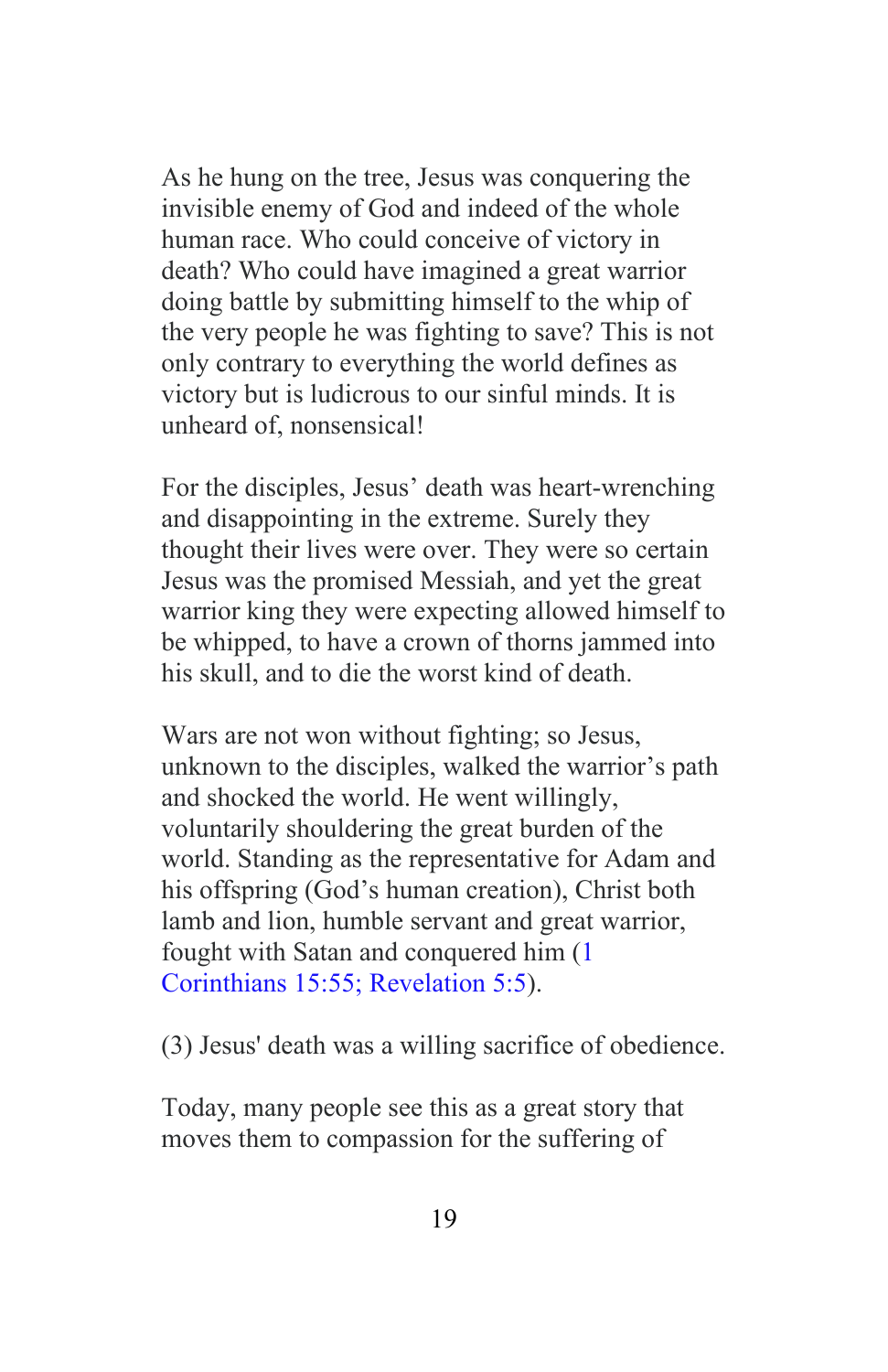Jesus. But if we truly try to understand what Christ was doing when he suffered and died, it would be impossible for our minds to grasp the full extent. God's Son walked through the valley of the shadow of death as a just and perfect human sacrifice to redeem Adam and his offspring from the death sentence.

The king (Jesus) died and so he conquered. The declaration that our sins were laid upon Christ Jesus, simultaneously the great sacrificial lamb and warrior king, is the most liberating news the world has ever heard.

Christ had to die, but he went *willingly,* (Hebrews 10:5). He knowingly and willingly endured the pain and the shame for you and me (Hebrews 12:2). From the very beginning, he knew he had to die (Matthew 20:28); he knew the battle he had to fight, and he fought it for us.

Here is the answer just in case you missed it:

He had to be a corresponding (same as) price - a perfect "human" man (Christ Jesus) for a perfect "human" man (Adam)

He had to be willing to sacrifice his life (in death)

He had to be holy, harmless, and separate from sinners (not contaminated with hereditary sin).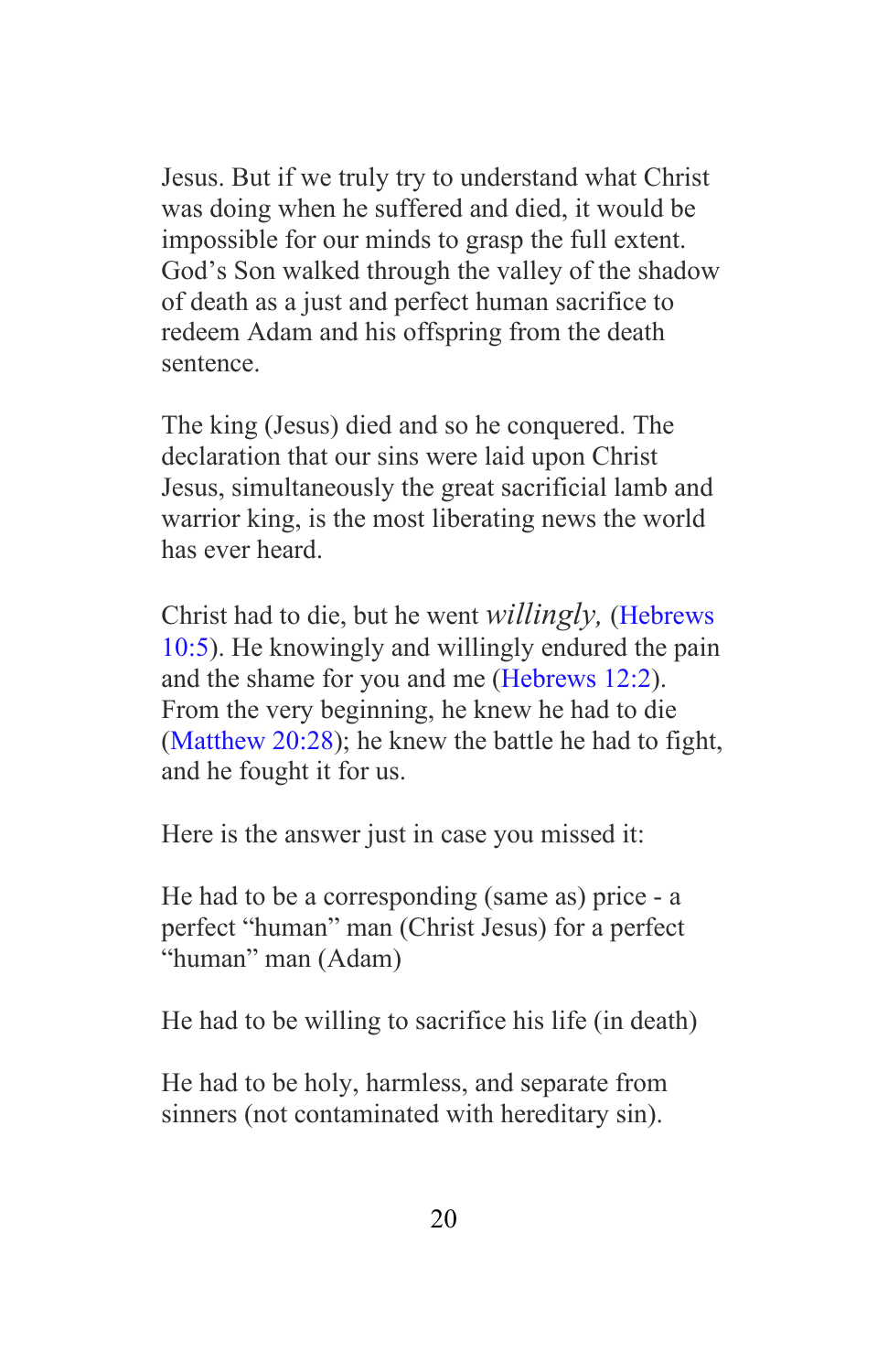He had to keep the way perfectly, all the way to his death on the cross.

The scriptures describe God as having four primary character attributes: love, justice, wisdom, and power. In the ransom, we see an exercise of God's love and justice. God so loved the world that he gave His only begotten son (Christ Jesus) to be mankind's redeemer, or ransom, thus satisfying God's just sentence of death upon Adam and all mankind, making it possible to release the human family from the penalty of death.

# When Will This Occur?

"AND He shall send Jesus Christ, which [who] before was preached unto you; whom the heaven must retain until the times of restitution of all things, which God hath spoken by the mouth of all his holy prophets since the world began." *[Acts](http://www.htdb.one/KJVBible/htdb0044.htm#Acts3:20)  [3:20,21](http://www.htdb.one/KJVBible/htdb0044.htm#Acts3:20)*

The specific work of the first advent was to *redeem* men; and that of the second is to *restore*, and bless, and liberate the redeemed. Having given his life a ransom for all, our Savior ascended to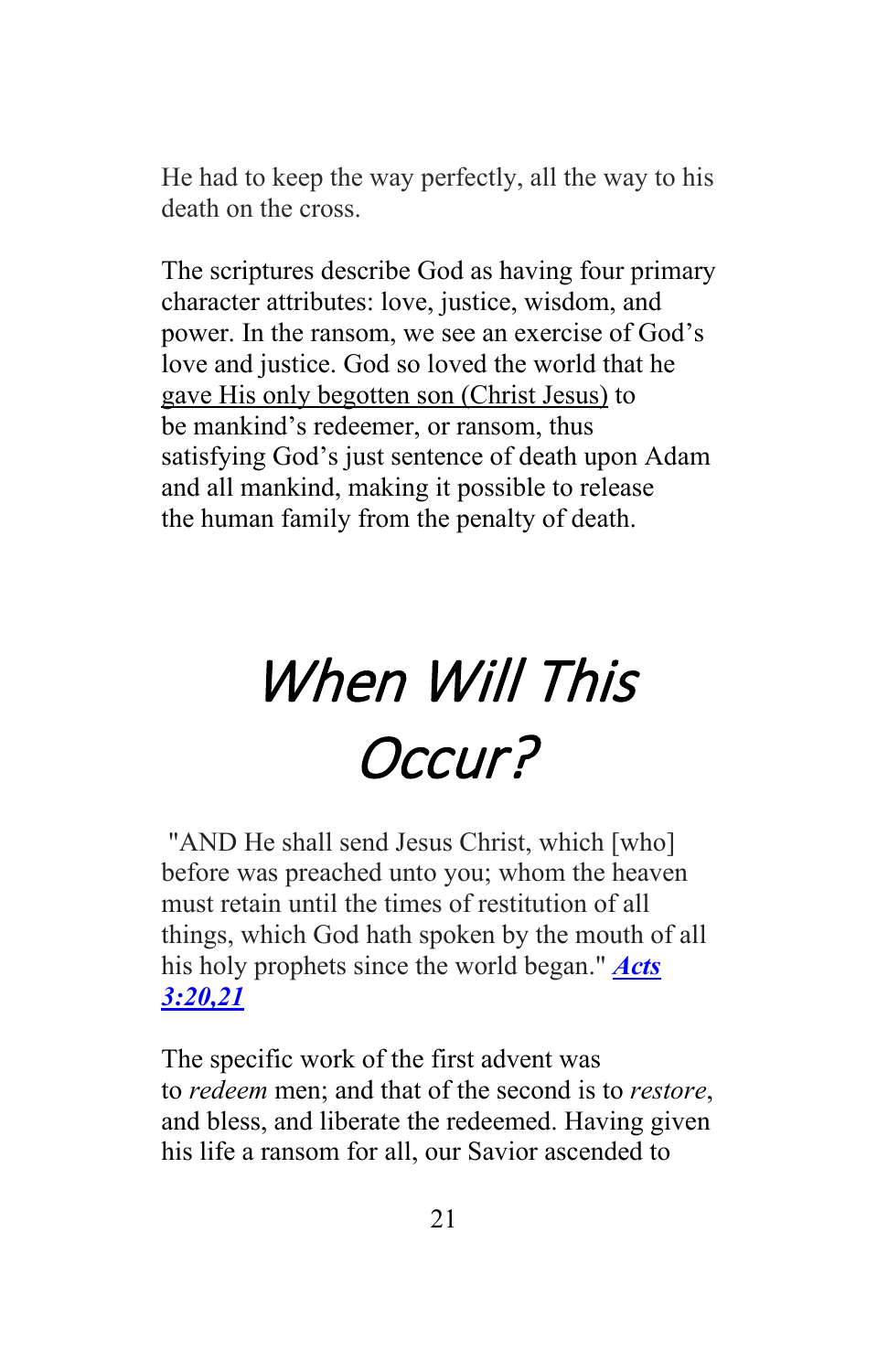present that sacrifice to the Father, thus making reconciliation for man's iniquity. He tarries and permits "the prince of this world" to continue the rule of evil, until after the selection of "the Bride, the Lamb's wife," who, to be accounted *worthy* of such honor, must overcome the influences of the present evil world. Then the work of giving to the world of mankind the great blessings secured to them by his sacrifice will be due to commence, and he will come forth to bless all the families of the earth.

Adam forfeited his perfect life by disobeying God in the Garden of Eden. Adam not only forfeited his own life when he came under God's just penalty (Genesis 2:17 - But of the tree of the knowledge of good and evil, thou shalt not eat of it: for in the day that thou eatest thereof thou shalt surely die.), he also forfeited the lasting lives of all his children – every man, woman, and child who has ever lived including ourselves. We were all born imperfect and entered the dying state on the day we entered our mother's womb. It would require a perfect man to lift mankind out from under the penalty of death.

Let's look at Hosea 13:14 - I will ransom them from the power of the grave; I will redeem them from death; John 4:42 - And said unto the woman, Now we believe, not because of thy saying: for we have heard him ourselves, and know that this is indeed the Christ, the Saviour of the world; John 1:29 - The next day John seeth Jesus coming unto him, and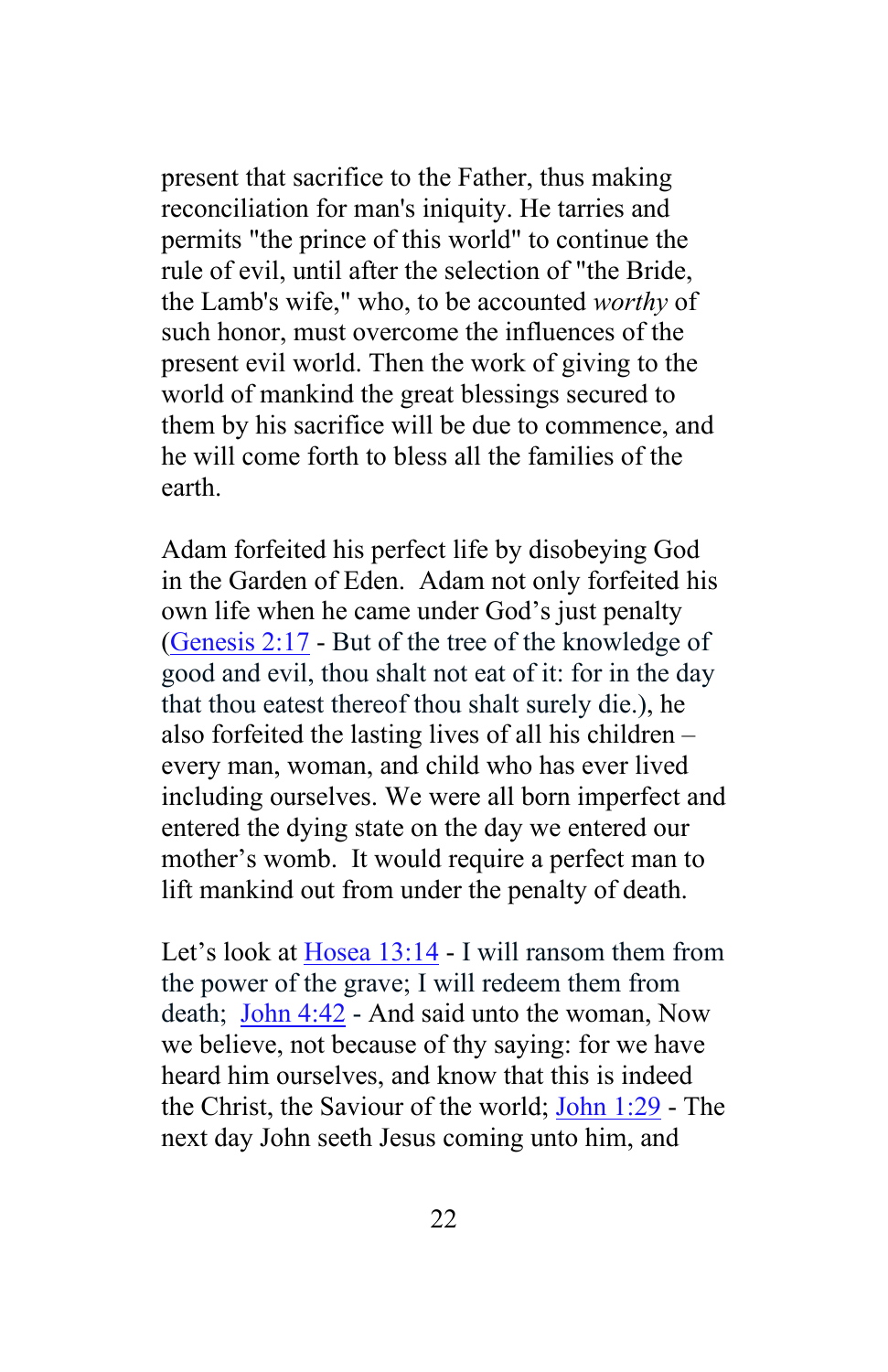saith, Behold the Lamb of God, which taketh away the sin of the world; and  $1$  John  $4:14$  - And we have seen and do testify that the Father sent the Son to be the Saviour of the world.

This is further confirmation that the purpose of Jesus dying on the cross was to provide the Ransom. The Hebrew word translated "ransom" is *padah*, and it means "to redeem by paying a price". Notice here that mankind is redeemed or released from death by the payment of this price.

The people, John the Baptist, and the apostles all gave witness that Jesus was and is the savior (a "Ransom" for all) of the whole world.

Several other scriptures that teach this foundational truth of the Ransom are Job 33:24, 25, Isaiah 35:9-10; 51:10; Jeremiah 31:11; Romans 5:12, 18, and 1 Corinthians 15:22.

The next scripture we will explore is 1Timothy 2:6 – Who gave himself a ransom for all, to be testified in due time.

It says that Jesus gave himself a ransom for all. The focus is that he "gave" freely his life for "all." Salvation from the penalty of death is not for just a few, but for **all**. Again, every man, woman, and child who has ever lived, whether before or after Jesus was born.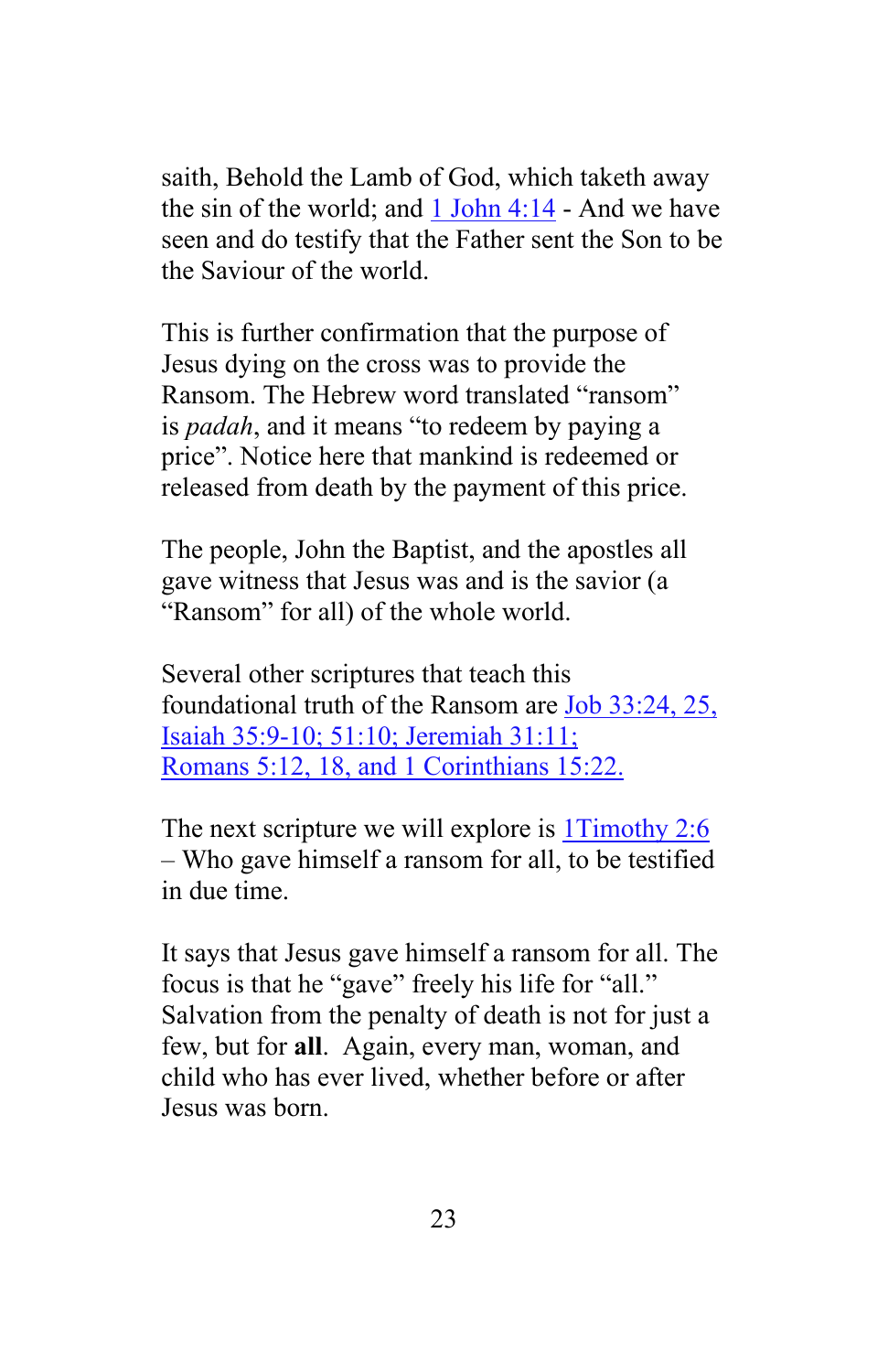Proof that the ransom applies to all who ever lived is found in the two verses immediately preceding our text under consideration, 1Timothy 2:3, 4 "For this is good and acceptable in the sight of God our saviour; who will have all men to be saved and to come unto the knowledge of the truth."

God wills all to be saved—not just a few, or even a bare majority.

He also wills to give everyone the opportunity to receive the benefits of the ransom.

All will receive knowledge of the truth—the truth of the Ransom.

When will the ransom become effective and all mankind be released from their graves and the penalty of death? When will all mankind "come unto the knowledge of the truth"? We answer with the words of the apostle in I Timothy 2:6, "to be testified in due time." The due time for the ransom to be testified, or put into effect for the benefit of all mankind, is in the "Times of Restitution of all things" referred to in our other theme scripture, Acts 3:21, "Whom the heaven must receive until the times of restitution of all things, which God hath spoken by the mouth of all his holy prophets since the world began."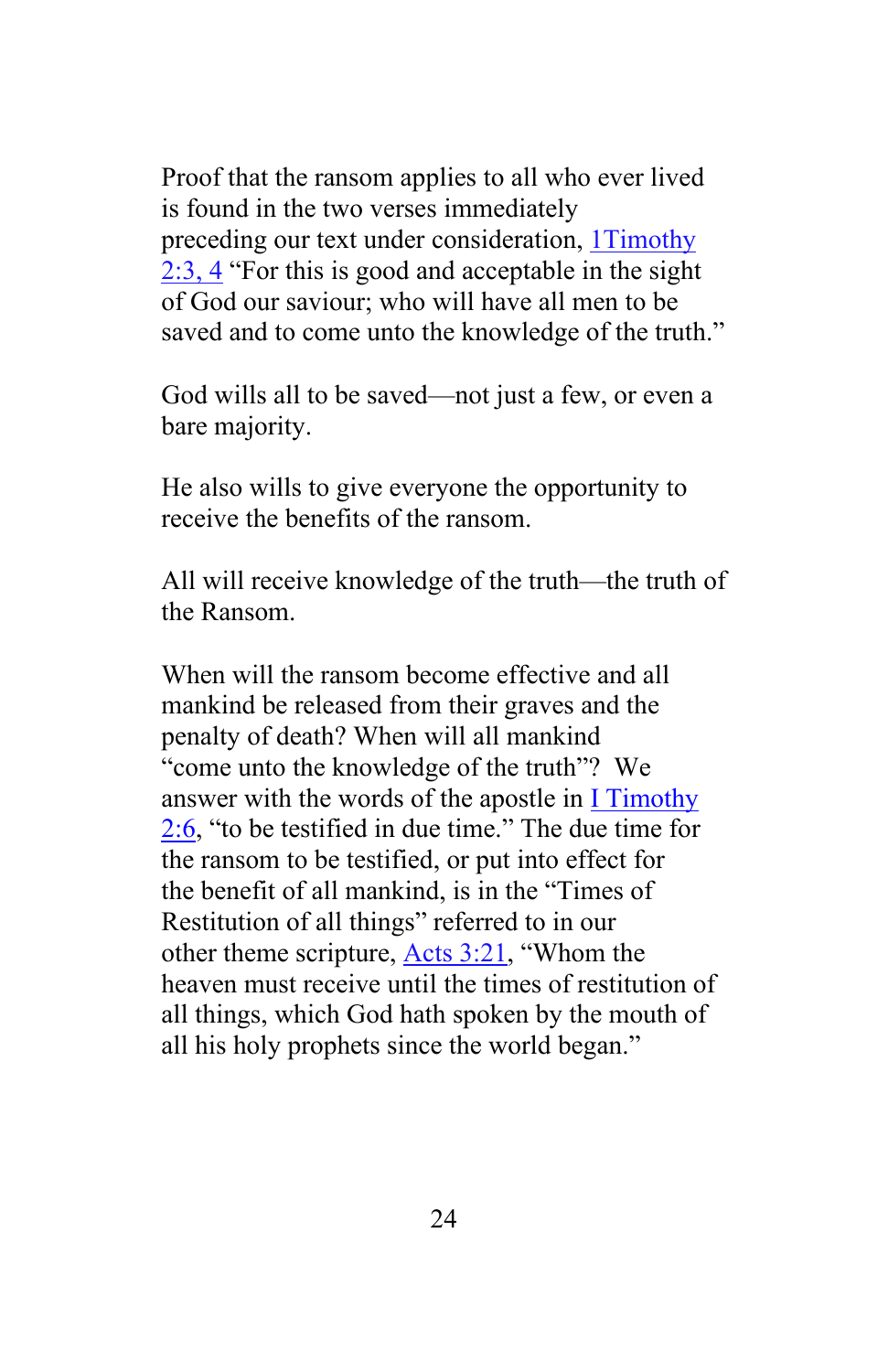### Close Your Eyes

Close your eyes for a moment, if you can, to the scenes of misery and woe, degradation and sorrow, that yet prevail on account of sin, and picture before your mental vision the glory of the perfect earth. Not a stain of sin mars the harmony and peace of a perfect society; not a bitter thought, not an unkind look or word, but love welling up from every heart to meet a kindred response in every other heart; benevolence marking every act. Then there shall be no more sickness, not an ache, nor a pain,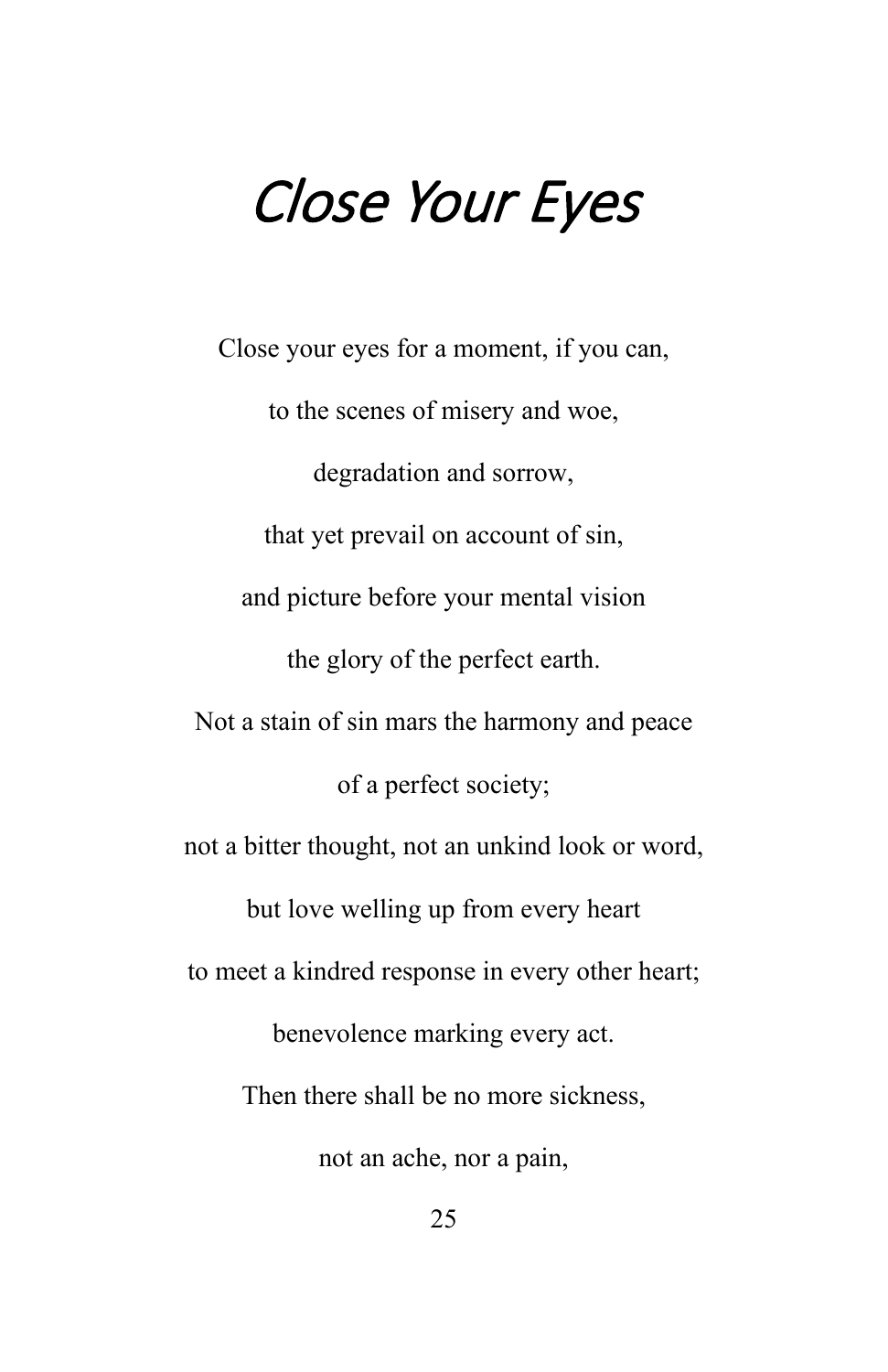nor any evidence of decay not even a fear of any such thing. Think of all the pictures of comparative health and beauty,

of human form and feature, that you have ever seen, and know that perfect men and women will be of still surpassing loveliness. The inward purity and mental and moral perfection will stamp and glorify every radiant countenance. Such will earth's society be; and weeping, bereaved ones will have their tears all wiped away when thus they realize the resurrection work

complete.